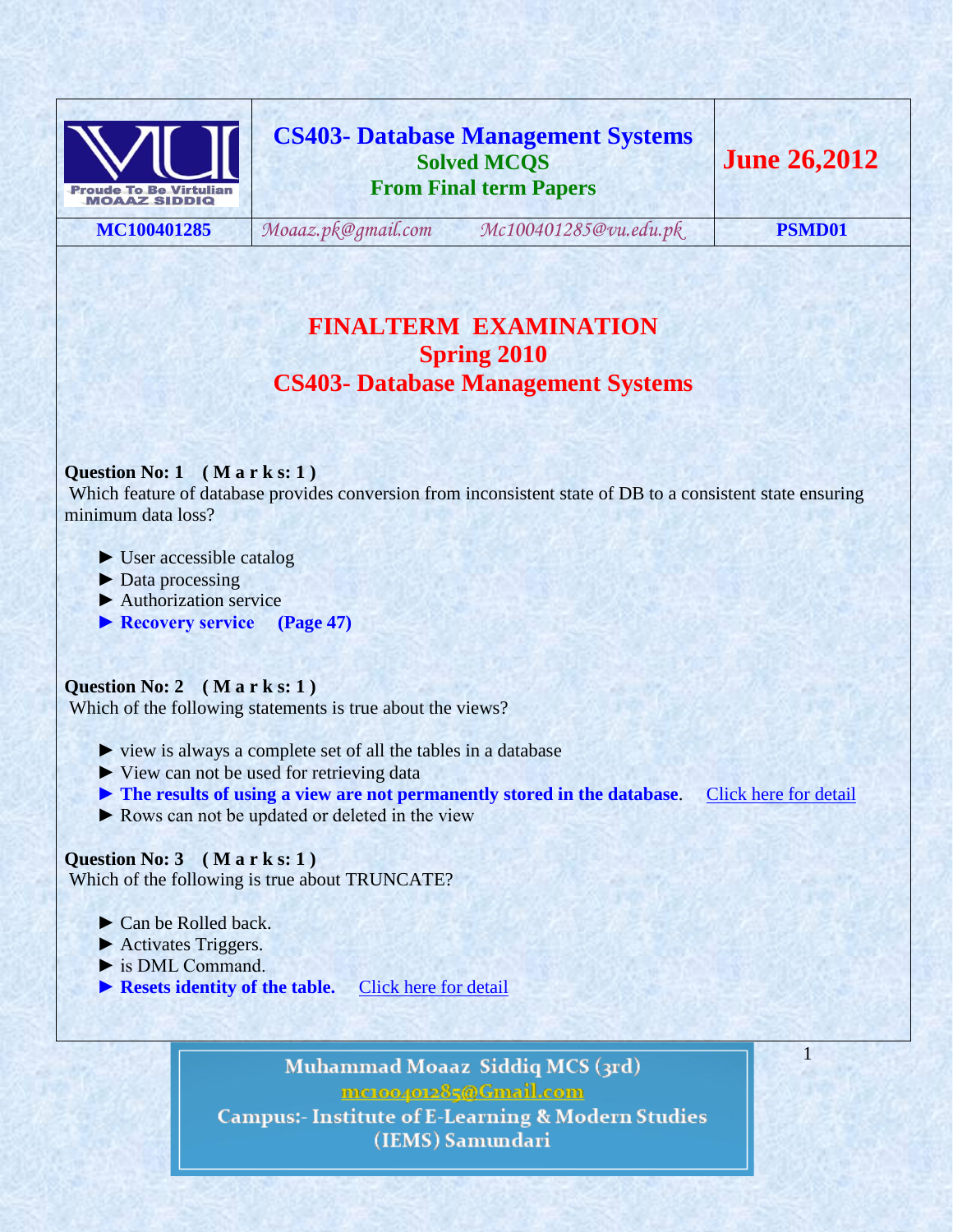# **Question No: 4 ( M a r k s: 1 )**

Which of the following is the correct way to find out the size of cartesian product incase of CROSS JOIN?

- ► the number of columns in the first table multiplied by the number of columns in the second table.
- ► the number of columns in the first table multiplied by the number of rows in the second table.
- ► the number of rows in the first table multiplied by the number of columns in the first table.

► the number of rows in the first table multiplied by the number of rows in the second table. [Click](http://www.w3resource.com/sql/joins/cross-join.php) here for detail

# **Question No: 5 ( M a r k s: 1 )**

Suppose there are 8 rows and 4 columns in TABLE1 and 3 rows and 4 columns in TABLE2; what is the size of the cartesian product incase of CROSS JOIN between these two tables?

- ► 24 (The number of rows in the first table multiplied by the number of rows in the second table **)**
- $\blacktriangleright$  32
- $\blacktriangleright$  12
- $\blacktriangleright$  16

# **Question No: 6 ( M a r k s: 1 )**

Which of the following is not one of the properties of Transaction?

- $\blacktriangleright$  atomicity
- $\blacktriangleright$  consistency
- 
- $\blacktriangleright$  durability

# **Question No: 7 ( M a r k s: 1 )**

Which of the following is INCORRECT about VIEWS?

# **► It is not possible to left out the data which is not required for a specific view. (Page 280)**

- ► A database view displays one or more database records on the same page.
- ► Views can be used as security mechanisms
- ► Views are generally used to focus the perception each user has of the database.

# **Question No: 8 ( M a r k s: 1 )**

Each course section is assigned a particular faculty member, and each course section corresponds to a particular course. Conceptually, what is the relationship between faculty and course (not course section).

- $\blacktriangleright$  1:1
- $\blacktriangleright$  1:M
- ▶ **M:M** [Click here for detail](http://odin.lcb.uoregon.edu/pangburn/dbms/Test1samples_a.pdf)
- ► Ternary

Muhammad Moaaz Siddiq MCS (3rd) mctoo4ot285@Gmail.com **Campus:- Institute of E-Learning & Modern Studies** (IEMS) Samundari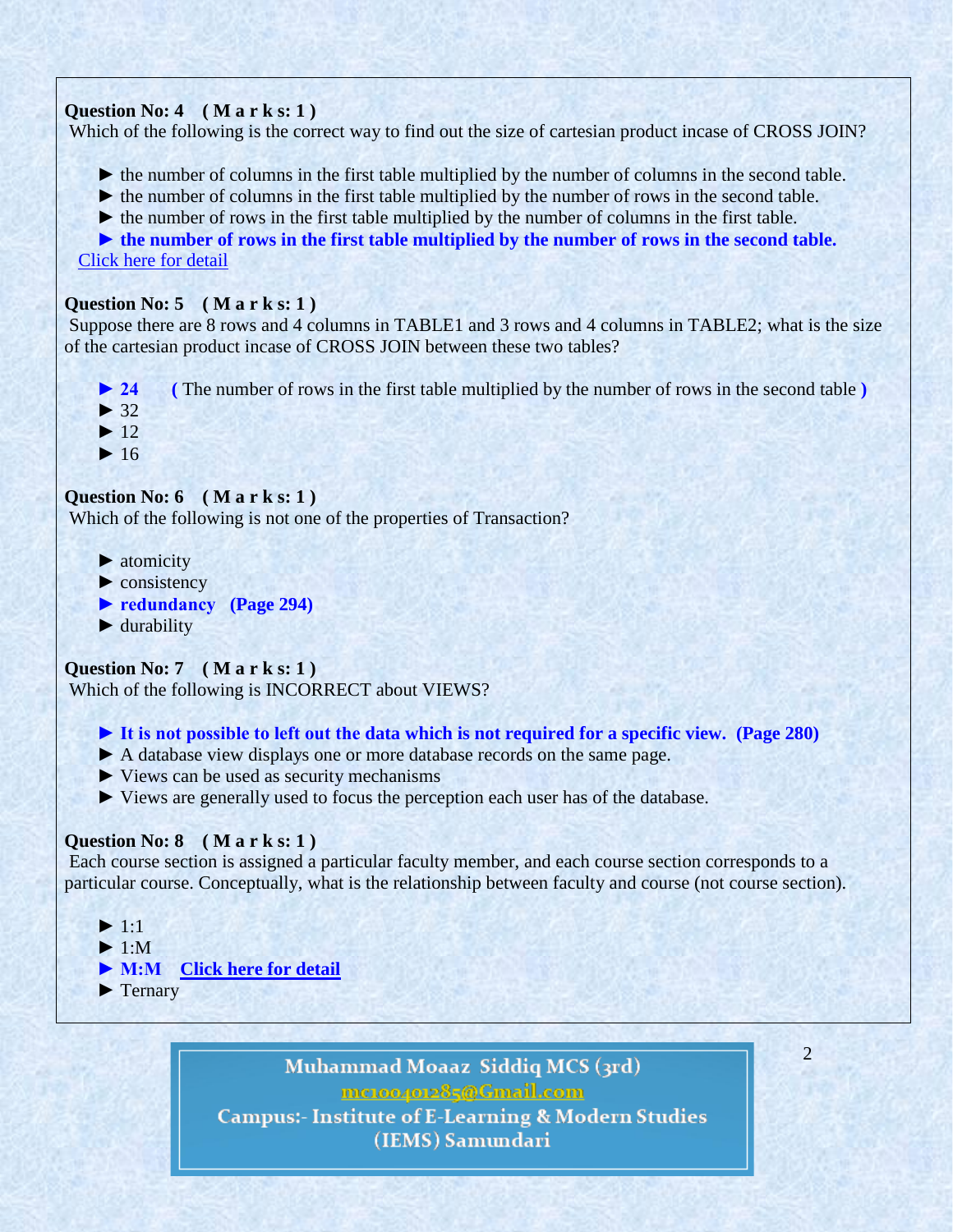# Question No:  $9 \left( \text{M} \text{ a r k s: } 1 \right)$ Which of the following is used to add or drop columns in an existing table?

- ► ALTER (Page 207) ► HAVING
- ► SELECT
- ► THEN

Question No:  $10$  (Mark s: 1) Which of the following is a correct way of selecting all the columns from a table called PERSONS?

- ► SELECT FROM \* Persons
- ► SELECT \* FROM Persons (Page 216)
- ► SELECT \* WHERE Persons
- ► SELECT WHERE \* Persons

Question No: 11  $(M \text{ a r k s: 1})$ Which of the following is NOT a feature of Indexed sequential files?

- ► Records are stored in sequence and index is maintained.
- ► Dense and nondense types of indexes are maintained.
- ► Track overflows and file overflow areas can not be ensured. (Page 264)
- $\triangleright$  Cylinder index increases the efficiency

# **Question No: 12 ( M a r k s: 1 )**

| Student           |                  |  |
|-------------------|------------------|--|
| <b>First Name</b> | <b>Last Name</b> |  |
| Saman             | Perera           |  |
| Romesh            | Dias             |  |
| Jeeva             | Silva            |  |
| Nadee             | Alwis            |  |
| Kumari            | Costa            |  |
| Geetha            | Zoysa            |  |
| Prasad            | Femando          |  |

| Instructor |        |  |
|------------|--------|--|
| Fname      | Lname  |  |
| Ajith      | Gamage |  |
| Sujith     | Hewage |  |
| Saman      | Perera |  |
| Kasun      | Peiris |  |
| Romesh     | Dias   |  |

Consider the given relations *Student* and *Instructor* as given below. Please note that Fname and Lname also denote the First Name and Last Name respectively.

Which of the following statements is correct with respect to the two relations given above?

 **► The two relations are not union-compatible since their attribute names differ. (Page 152)**

► The two relations are union-compatible since they have the same type of tuples.

 ► The set operations such as CARTESIAN PRODUCT and DIVISION can be pplied on these two relations.

 $\blacktriangleright$  To find out the students who are not instructors, it is necessary to perform the operation Student  $\div$ Instructor.

> Muhammad Moaaz Siddiq MCS (3rd) mctoo4ot285@Gmail.com **Campus:- Institute of E-Learning & Modern Studies** (IEMS) Samundari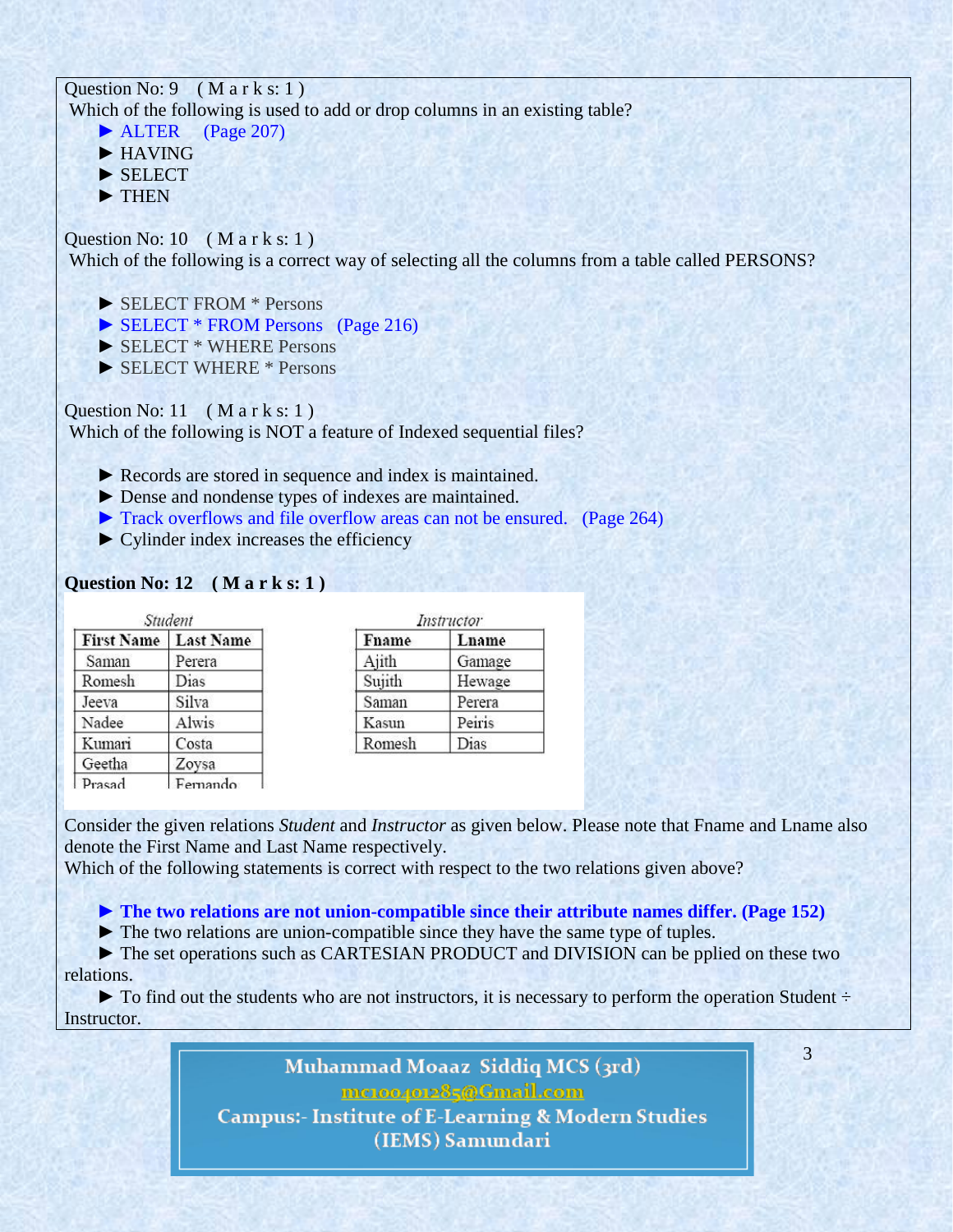# **Question No: 13 ( M a r k s: 1 )**

Which of the following serves as a milestone or reference point in the log file?

- $\blacktriangleright$  Constraints
- ▶ Relations
- **► Check points (Page 304)**
- $\blacktriangleright$  Transactions identities

# **Question No: 14 ( M a r k s: 1 )**

Which of the following is not true regarding DB transactions?

- **► A set of database operations that are processed partly (Page 291)**
- ► A database transaction is a logical unit of database operations
- ► A database transaction must be atomic
- ► A database transaction must contains the ACID property

# **Question No: 15 ( M a r k s: 1 )**

Which of the following are the general activities, which are performed during the development of application programs?

- ► Data input programs
- $\blacktriangleright$  Editing
- ► Display
- **► All of given (Page 238)**

# **Question No: 16 ( M a r k s: 1 )**

Browser based forms are developed in the following tools EXCEPT

- ► HTML
- ► Scripting language
- ► Front Page
- **► Web-based Forms (Page 241)**

# **Question No: 17 ( M a r k s: 1 )**

Which of the following is not a form of optical disk?

- ► CD ROM
- ► WORM
- ► Erasable Optical
- **► EEPROM (Page 257)**

# Muhammad Moaaz Siddiq MCS (3rd)

mctoo4ot285@Gmail.com

4

**Campus:- Institute of E-Learning & Modern Studies** (IEMS) Samundari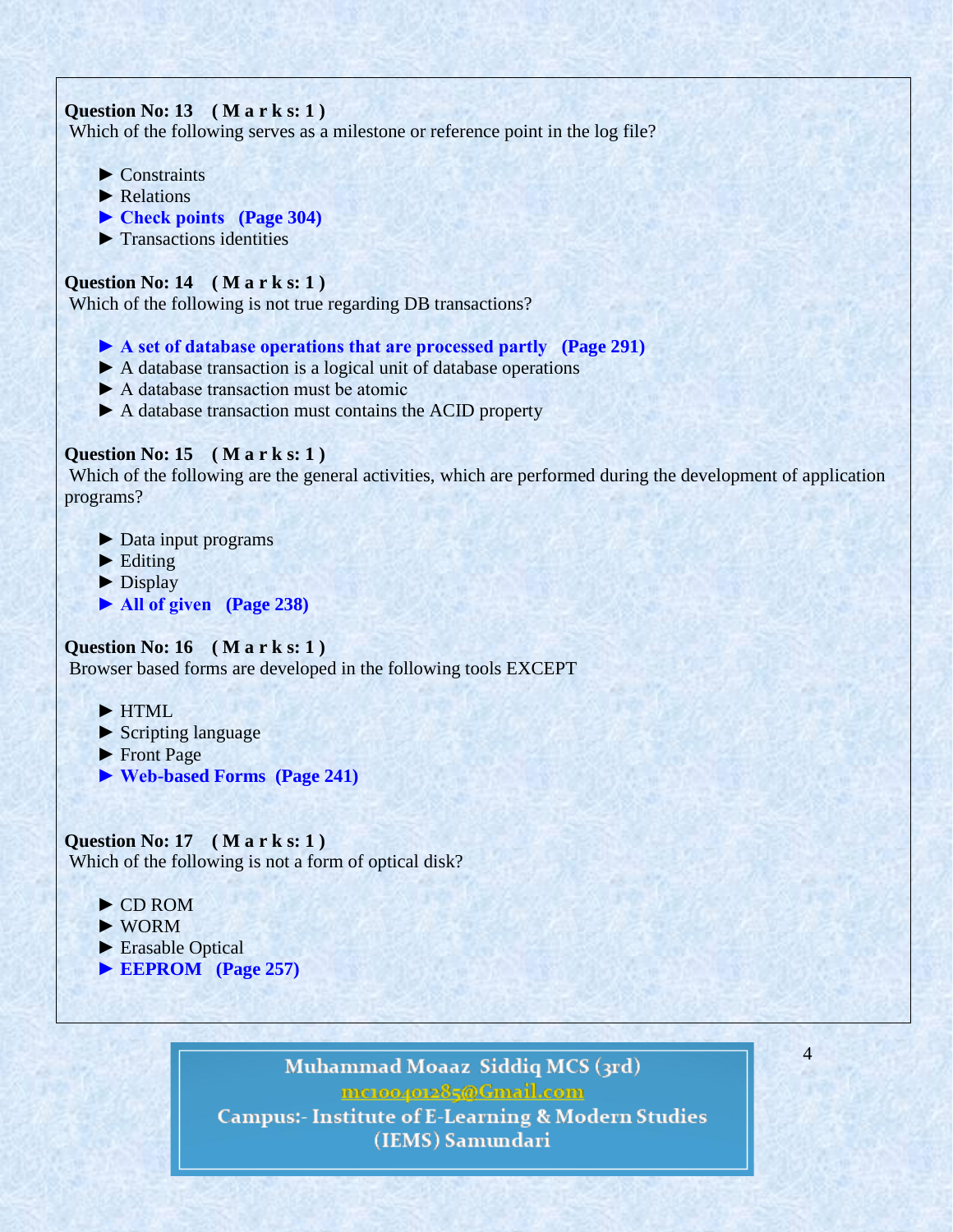# **Question No: 18 ( M a r k s: 1 )**

Which of the following is the correct description of *cache hit?*

# **► When data is found in the cache (Page 256)**

- $\blacktriangleright$  When data is removed in the cache
- ► The number of times the cache is accessed directly by the processor
- ► When data is lost from the cache

# **Question No: 19 ( M a r k s: 1 )**

In which of the following situations, Clustering is suitable:

- ► Frequently updating
- **► Relatively static (Page 192)**
- ► Relatively deletion
- ► Relatively dynamic

# **Question No: 20 ( M a r k s: 1 )**

Only one type of constraint can be enforced in any table by **CREATE** command

- ► True
- **► False (Page 205)**

#### **Question No: 21 ( M a r k s: 1 )**

Which of the following is disadvantage of **chaining** technique to handle the collisions?

- ► Unlimited Number of elements
- ► Fast re-hashing
- **► Overhead of multiple linked lists (Page 269)**
- $\blacktriangleright$  Maximum number of elements must be known

|       | __________ |        |
|-------|------------|--------|
| EmpNo | DeptNo     | ProjNo |
| 1001  |            |        |
| 1001  |            |        |
| 1002  |            |        |
| 1003  |            |        |

#### **Question No: 22 ( M a r k s: 1 )**

Consider the following relation R and its sample data. (Consider that these are the only tuples for the given relation)

Which of the following statements is NOT correct?

► The functional dependency ProjNo -> DeptNo holds over R.

- **► The functional dependency (EmpNo, ProjNo) -> DeptNo holds over R.**
- ► The functional dependency DeptNo -> ProjNo holds over R.
- ► The functional dependency EmpNo -> DeptNo holds over R.

Muhammad Moaaz Siddiq MCS (3rd) mctoo4ot285@Gmail.com **Campus:- Institute of E-Learning & Modern Studies** (IEMS) Samundari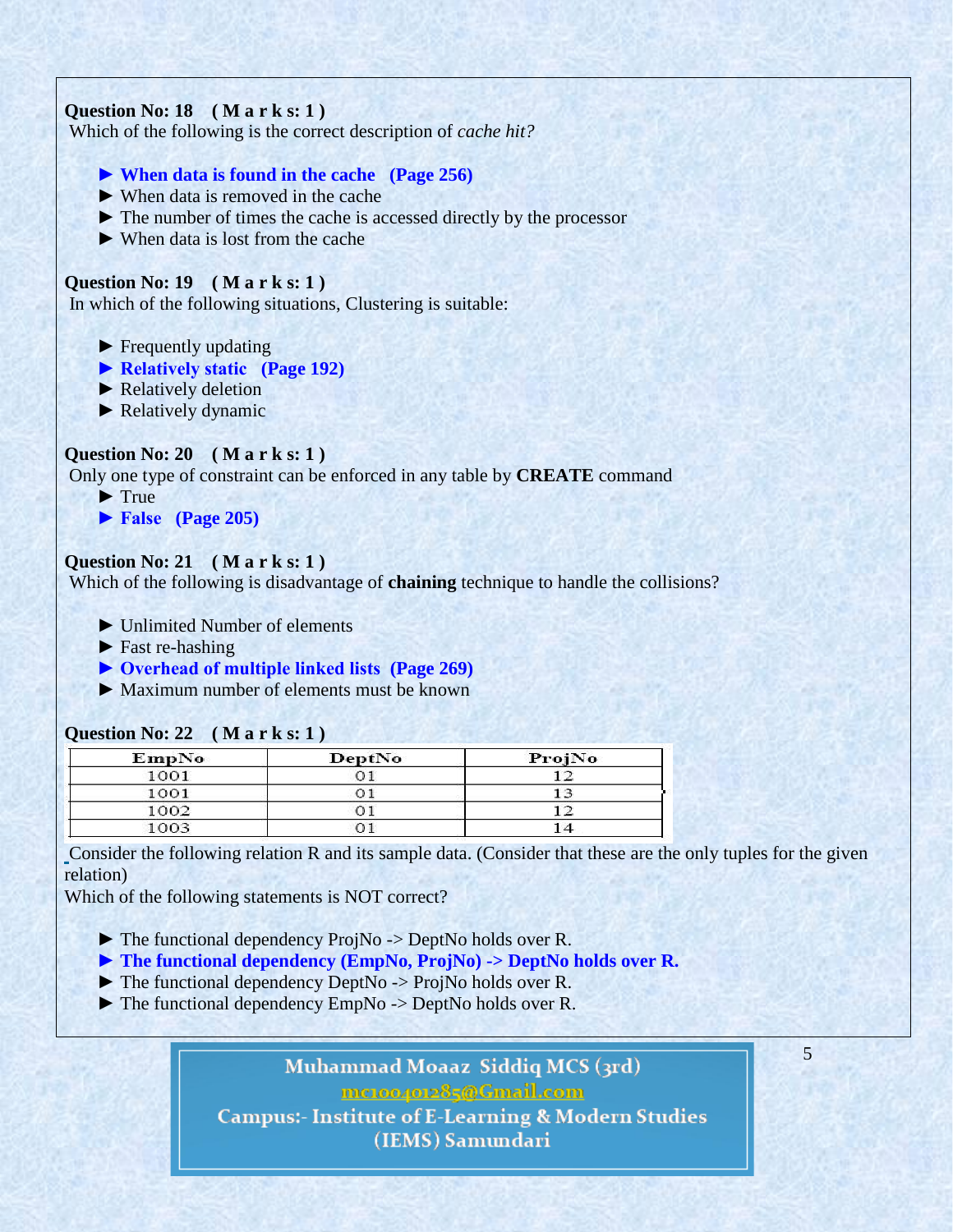# **Question No: 23 ( M a r k s: 1 )**

An entity type is

- ► defined when the database is actually constructed
- ► a specific type such as an integer, text, date, logical etc
- ► a coherent set of similar objects that we want to store data on (e.g. STUDENT, COURSE, CAR)
- ► defined by the database designer

# **Question No: 24 ( M a r k s: 1 )**

An entity can be logically connected to another by defining a  $\Box$ 

- $\blacktriangleright$  hyperlink
- ▶ **common attribute** [Click here for detail](http://opencourseware.kfupm.edu.sa/colleges/cim/acctmis/mis311/files/5-Quizzes_MIS_311_Quiz3.pdf)
- $\blacktriangleright$  primary key
- ▶ superkey

# **Question No: 25 ( M a r k s: 1 )**

You can't modify more than one table at a time through a view.

▶ True [Click here for detail](http://blog.sqlauthority.com/2007/04/28/sql-server-restrictions-of-views-t-sql-view-limitations/)  $\blacktriangleright$  False

# **Question No: 26 ( M a r k s: 1 )**

Which of the following is one of the purposes of using DML commands?

- ► Creating databases
- ► Destroying databases
- **► Inserting data in tables (Page 208)**
- ► Non of the above

# **FINALTERM EXAMINATION** Spring 2010 CS403- Database Management Systems

# **Question No: 1 ( M a r k s: 1 )**

Which of the following statements is true about the views?

- ► view is always a complete set of all the tables in a database
- ► View can not be used for retrieving data
- **► The results of using a view are not permanently stored in the database. [Click here for detail](http://code4asp.net/main/?p=9) rep**

6

► Rows can not be updated or deleted in the view

Muhammad Moaaz Siddiq MCS (3rd) mctoo4ot285@Gmail.com **Campus:- Institute of E-Learning & Modern Studies** (IEMS) Samundari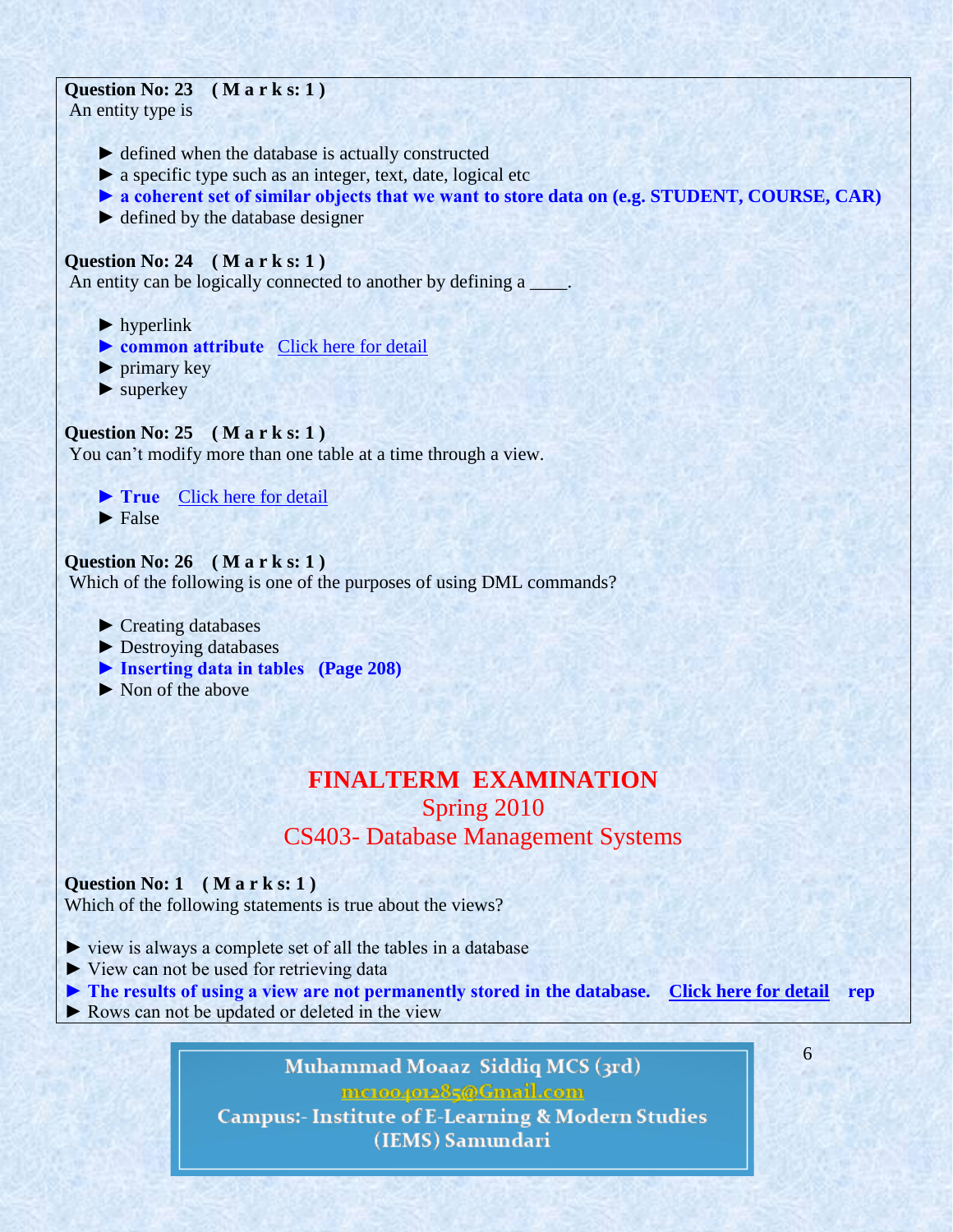**Question No: 2 ( M a r k s: 1 )**  What is the alternate name of Data Dictionary?  $\blacktriangleright$  Index ► Metadata ► Data **► System Catalog [Click here for detail](http://www.blurtit.com/q6281869.html) Question No: 3 ( M a r k s: 1 )**  IN function helps reduce the need to use multiple AND conditions.  $\blacktriangleright$ True ▶ False (Page 218) **Question No: 4 ( M a r k s: 1 )**  Browser based forms are developed in the following tools EXCEPT

- ► HTML
- ► Scripting language
- ► Front Page
- **► Web-based Forms (Page 241) rep**

# **Question No: 5 ( M a r k s: 1 )**

Which of the following are the general activities, which are performed during the development of application programs?

- ► Data input programs
- $\blacktriangleright$  Editing
- ► Display
- **► All of given (Page 238) rep**

#### **Question No: 6 ( M a r k s: 1 )**

Which of the following is not true about De-normalization?

► It is the process of attempting to optimize the performance of a database

**► De-normalization is a technique to move from lower to higher normal forms of database modeling (Page 187)**

- ► It enhances the performance of DB
- ► In de-normalization it is required to add redundant data.

# Muhammad Moaaz Siddiq MCS (3rd) mctoo4ot285@Gmail.com

7

**Campus:- Institute of E-Learning & Modern Studies** (IEMS) Samundari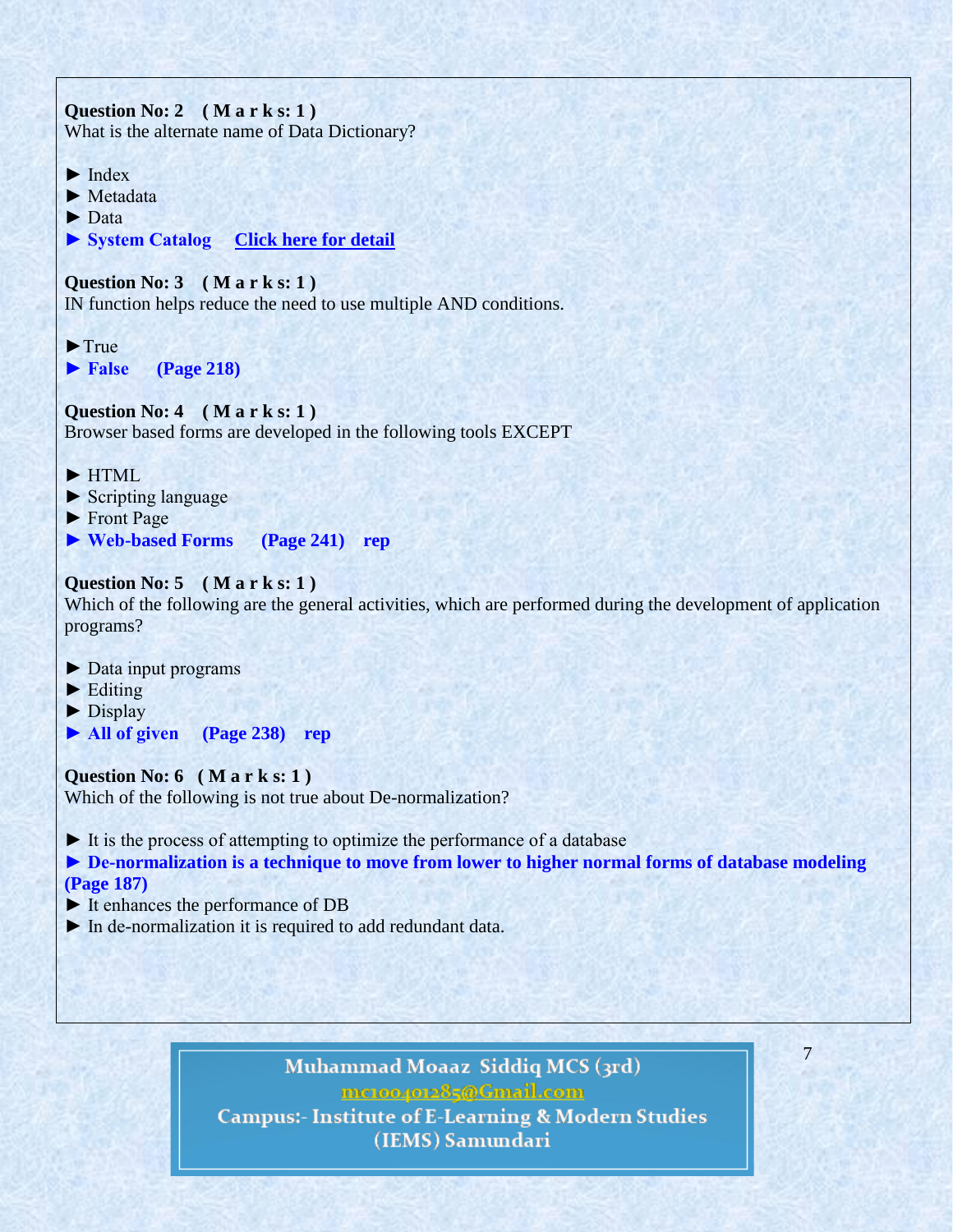# **Question No: 7 ( M a r k s: 1 )**

Which of the following gives all the fields from employee table named as EMP?

- **► SELECT \* from EMP; (Page 216)**
- ► SELECT emp\* from EMP'
- ► SELECT emp\_id where EMP;
- ► SELECT \* where EMP;

# **Question No: 8 ( M a r k s: 1 )**

Which of the following types of partitioning reduces the chances of unbalanced partitions?

- ► Vertical
- ► List
- **► Hash (Page 189)**
- ► Range

# **Question No: 9 ( M a r k s: 1 )**

While recovering data, which of the following files does a recovery manager examines at first?

- $\blacktriangleright$  A system file
- **► Log file (Page 303)**
- ► Data dictionary
- ► Metadata

# **Question No: 10 ( M a r k s: 1 )**

Which of the following is NOT a feature of Indexed sequential files?

► Records are stored in sequence and index is maintained.

- ► Dense and nondense types of indexes are maintained.
- **► Track overflows and file overflow areas can not be ensured. (Page 264) rep**
- $\triangleright$  Cylinder index increases the efficiency

# **Question No: 13 ( M a r k s: 1 )**

ALTER TABLE exams RENAME COLUMN Q\_description TO Question\_Descp, Std\_ID to Student\_ID. Syntax of ALTER TABLE is NOT correct.

► True **► False**

> Muhammad Moaaz Siddiq MCS (3rd) mctoo4ot285@Gmail.com **Campus:- Institute of E-Learning & Modern Studies** (IEMS) Samundari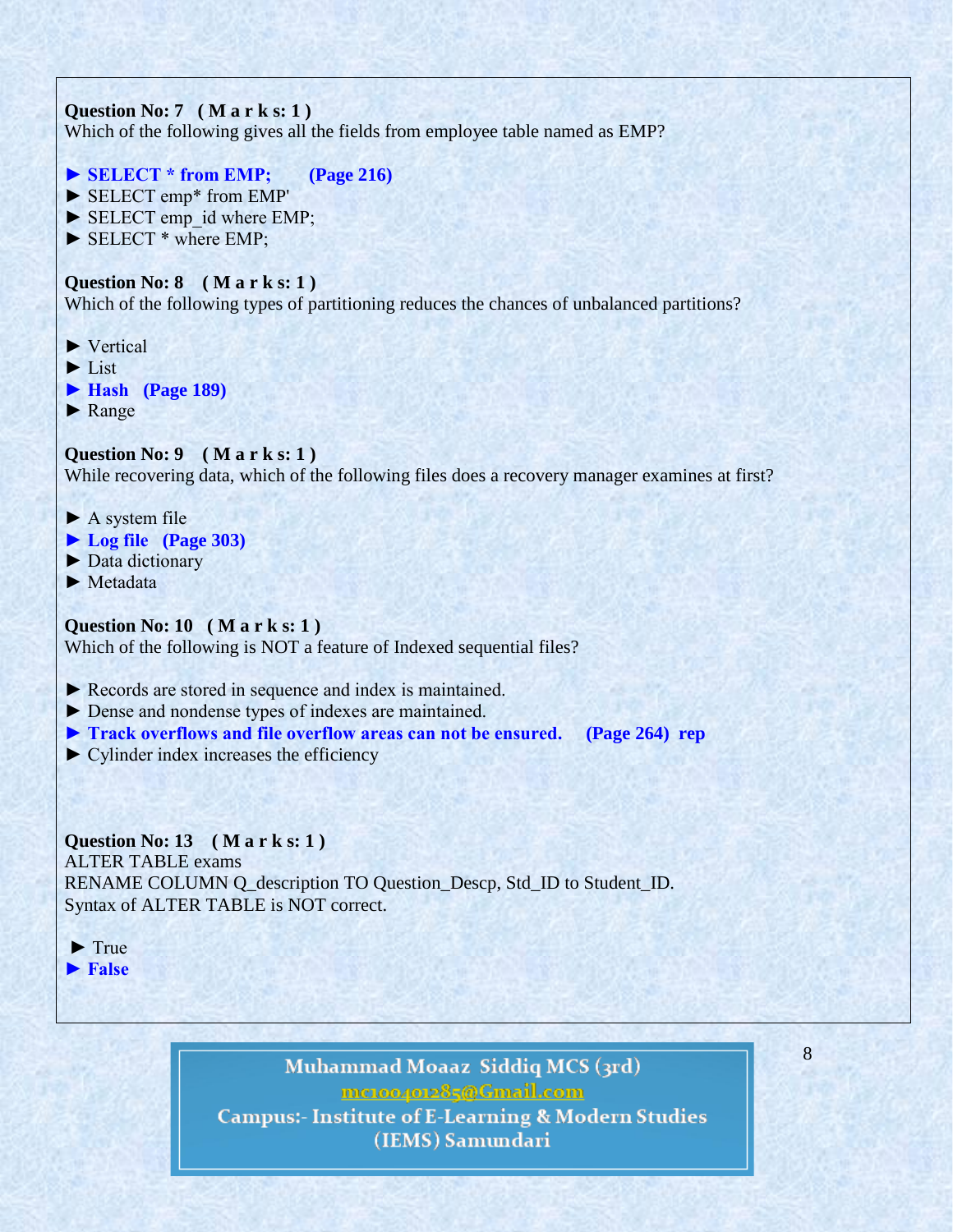# **Question No: 14 ( M a r k s: 1 )**

Which of the following SQL commands deletes a record of an employee with the employee id 12345, from a table named PERSON.

# ► DELETE FROM person WHERE employee id = '12345'

- $\triangleright$  DELETE WHERE person FROM employee  $id = 12345$
- $\triangleright$  DROP FROM person WHERE employee id = 12345
- $\triangleright$  DELETE WHERE person WHERE employee  $id = 12345$

# **Question No: 15 ( M a r k s: 1 )**

Which of the following is not a form of optical disk?

- ► CD ROM
- ► WORM
- ► Erasable Optical
- **► EEPROM (Page 257) rep**

# **Question No: 16 ( M a r k s: 1 )**

Which of the following is the correct description of cache hit?

**► When data is found in the cache (Page 256) rep**

- ► When data is removed in the cache
- ► The number of times the cache is accessed directly by the processor
- ► When data is lost from the cache

#### **Question No: 17 ( M a r k s: 1 )**

In which of the following situations, Clustering is suitable:

- ► Frequently updating
- **► Relatively static (Page 192) rep**
- ► Relatively deletion
- ► Relatively dynamic

#### **Question No: 18 ( M a r k s: 1 )**

Which of the following is disadvantage of chaining technique to handle the collisions?

- ►Unlimited Number of elements
- ► Fast re-hashing
- **► Overhead of multiple linked lists (Page 269) rep**
- $\blacktriangleright$  Maximum number of elements must be known

# Muhammad Moaaz Siddiq MCS (3rd) mctoo4ot285@Gmail.com **Campus:- Institute of E-Learning & Modern Studies** (IEMS) Samundari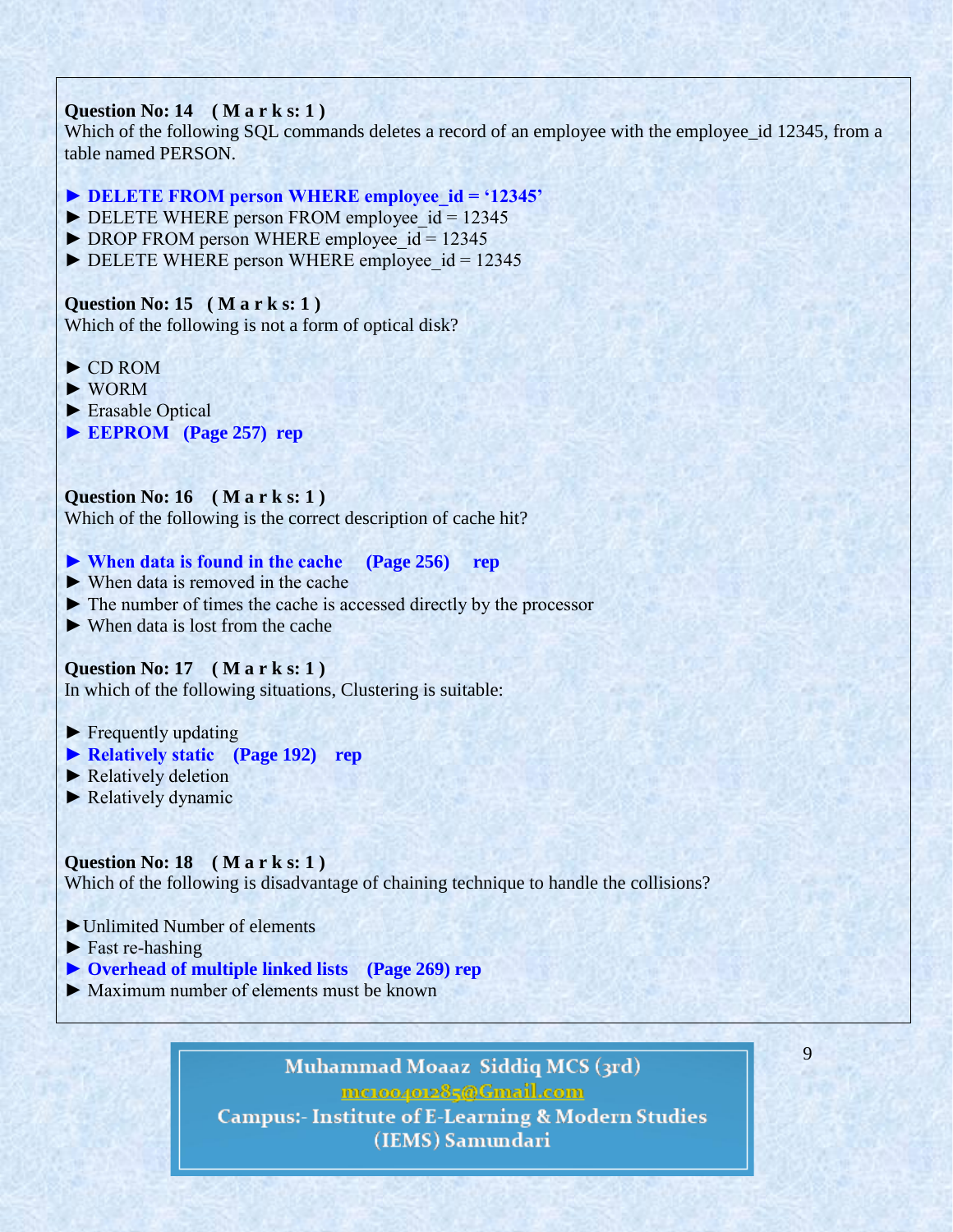# **Question No: 19 ( M a r k s: 1 )**  Which of the following is NOT a component of a DFD? Select correct option:

- ►Dataflow
- ►Datastore
- ►External entities
- **►Relationship between external entities (Page 57)**

### **Question No: 20 ( M a r k s: 1 )**

Laser records data by burning microscopic holes in the surface of the disk with a

- ► Hard disk
- ► RAM
- **► Optical disk (Page 257)**
- ► Floppy disk

**Question No: 21 ( M a r k s: 1 )**  Which of the following concepts is applicable with respect to 3NF?

- ► Full functional dependency
- $\blacktriangleright$  Any kind of dependency
- **► Transitive dependency (Page 180)**
- ► Partial functional dependency

**Question No: 22 ( M a r k s: 1 )**  Which of the following is NOT a feature of a good interface?

- ► Consistency
- ► Process based
- **► Data structure based (Page 243)**
- ► User friendly

# Muhammad Moaaz Siddiq MCS (3rd) mctoo4ot285@Gmail.com **Campus:- Institute of E-Learning & Modern Studies** (IEMS) Samundari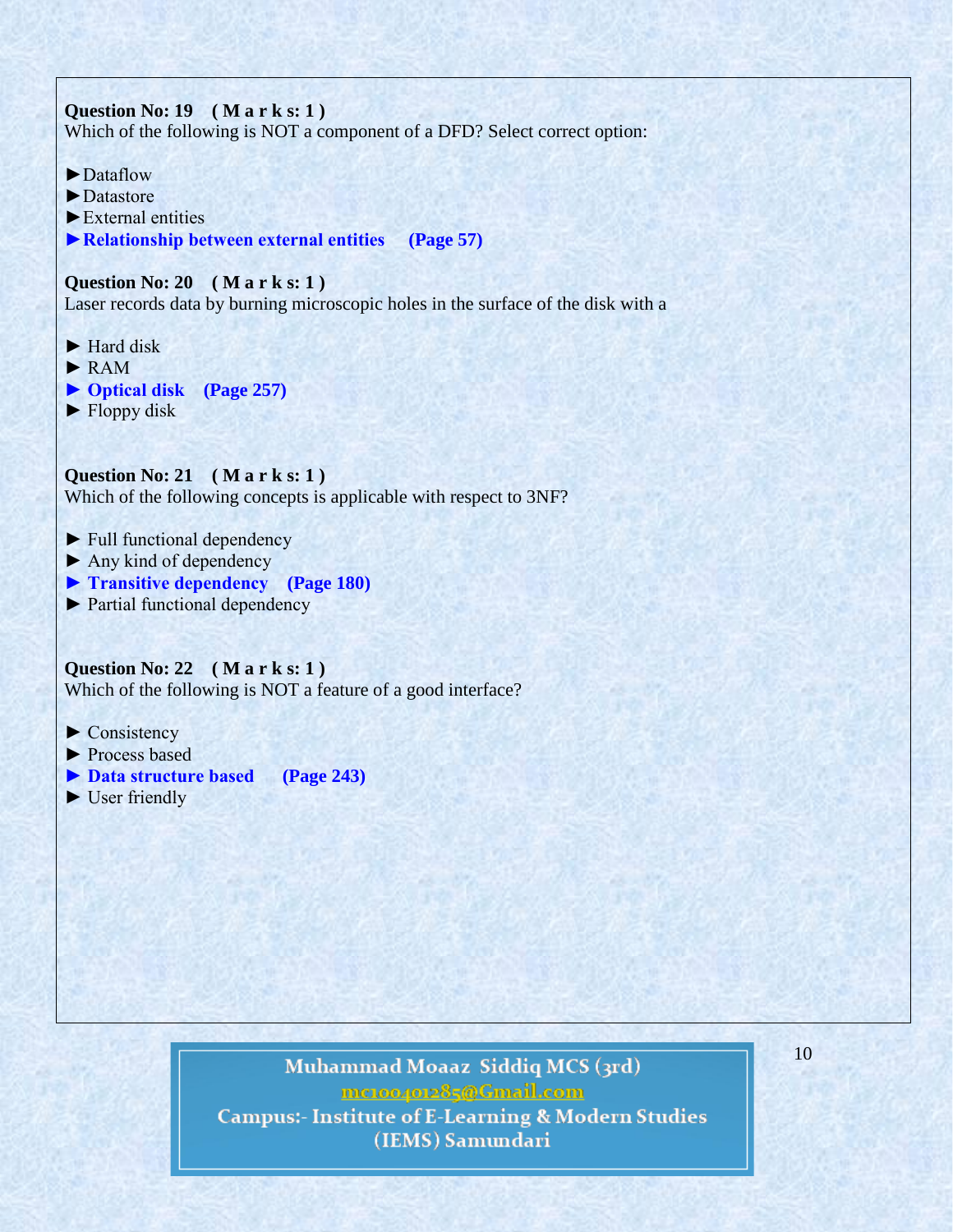# **FINALTERM EXAMINATION** Spring 2010

# CS403- Database Management Systems

# **Question No: 1 ( Marks: 1 ) - Please choose one**

Making a change to the conceptual schema of a database but not affecting the existing external schemas is an example of

- ► Physical data independence.
- ► Concurrency control
- **► Logical data independence.** [Click here for detail](http://en.wikipedia.org/wiki/Data_independence)
- ► Functional dependency

# **Question No: 2 ( Marks: 1 ) - Please choose one**

GRANT SELECT, UPDATE(Designation) ON Employee TO Amali,Hiruni WITH GRANT OPTION;

What does this SQL statement do?

► Grant permission to Amali,only to retrieve data from Employee table and grant permission to Hiruni, only to update the designation from Employee table.

- ► Grant permission to Hiruni in order to grant, select and update permission to Amali.
- ► Grant permission to Amali & Hiruni to update designation of employees in the Employee table

**► Grant permission to Amali and Hiruni to update all data except designation in Employee table** [Click here for detail](http://www.scribd.com/doc/39094379/RDBMS-Mock-Test-complete)

# **Question No: 3 ( Marks: 1 ) - Please choose one**

Which key word is available in SQL to enforce referential integrity?

► Check

- **► Primary Key (Page 134)**
- ► Set Default
- $\blacktriangleright$  Unique

# **Question No: 4 ( Marks: 1 ) - Please choose one**

Which of the following statements are Data Definition Language command?

- ► INSERT
- ► UPDATE
- $\blacktriangleright$  GRANT
- **► TRUNCATE** [Click here for detail](http://w3.miraclesoft.com/msws/msoft/faqs/pdfs/PL_SQL.pdf)

Muhammad Moaaz Siddiq MCS (3rd) mcroopor25@Gmail.com **Campus:- Institute of E-Learning & Modern Studies** (IEMS) Samundari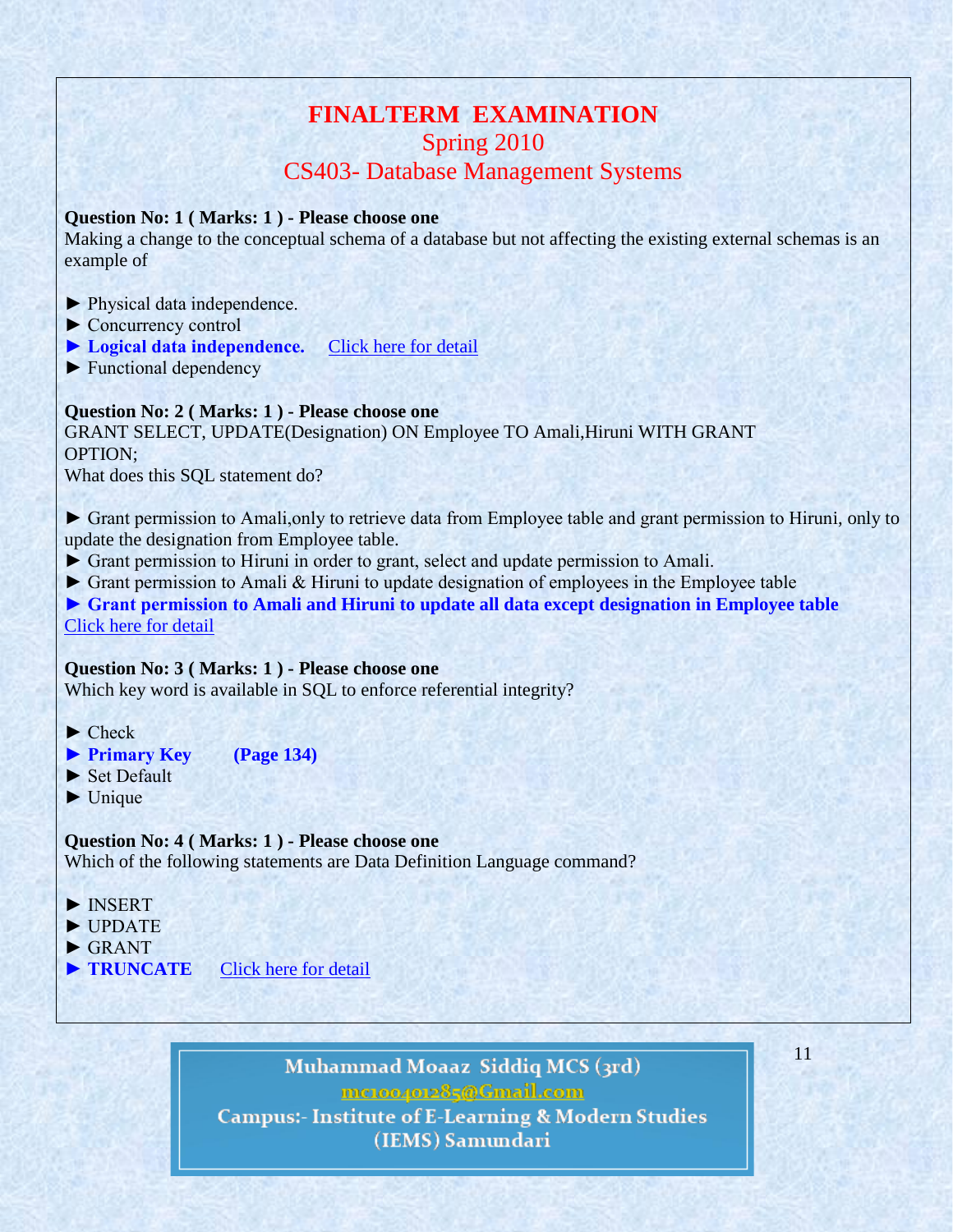# **Question No: 5 ( Marks: 1 ) - Please choose one** How many clustered index(es) do each database table have?  $\blacktriangleright$  2  $\blacktriangleright$  3  $\blacktriangleright$  5 **► 1 (Page 275) Question No: 6 ( Marks: 1 ) - Please choose one** Which of the following is true about DELETE command?  $\blacktriangleright$  is DDL Command.  $\blacktriangleright$  Resets identity of the table ► cannot activate a trigger ► Can be Rolled back [Click here for detail](http://blog.sqlauthority.com/2007/04/17/sql-server-interview-questions-part-3/) **Question No: 7 ( Marks: 1 ) - Please choose one** Which of the following will be deleted relating to a table if you use TRUNCATE command? **► all rows in a table (Page 207)**  $\blacktriangleright$  indexes  $\blacktriangleright$  table structure and its columns  $\blacktriangleright$  constraints **Question No: 8 ( Marks: 1 ) - Please choose one** Which of the following is not true about De-normalization? ► It is the process of attempting to optimize the performance of a database **► De-normalization is a technique to move from lower to higher normal forms of database modeling (Page 187) rep** ► In de-normalization it is required to add redundant data. ► It enhances the performance of DB **Question No: 9 ( Marks: 1 ) - Please choose one** Which of the following is not a feature of TRANSACTION? ► Users should be able to regard the execution of each transaction as atomic. ► Each transaction, run by itself. ► must preserve the consistency of the database ▶ <b>dependent on other concurrent transactions</b> <b>(Page 294)</b>

Muhammad Moaaz Siddiq MCS (3rd) mc.compress@Gmail.com **Campus:- Institute of E-Learning & Modern Studies** (IEMS) Samundari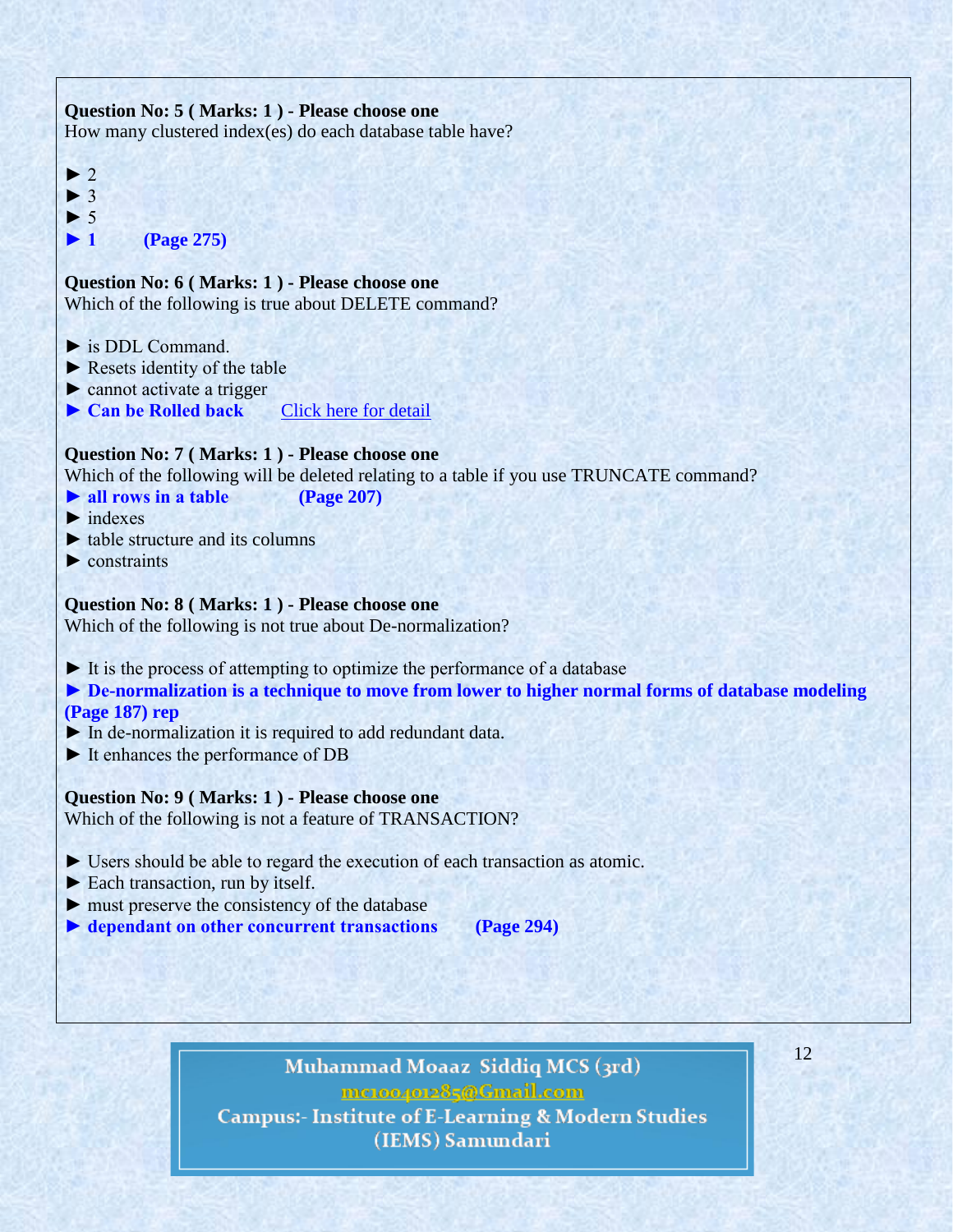# **Question No: 10 ( Marks: 1 ) - Please choose one**

Which of the following gives all the fields from employee table named as EMP?

# **► select \* from EMP; (Page 216) rep**

- ► select emp\* from EMP'
- $\blacktriangleright$  select emp\_id where EMP;
- ► select \* where EMP;

# **Question No: 11 ( Marks: 1 ) - Please choose one**

Suppose there are 4 fields in a table named CUST (customer\_id, first\_name, last\_name, phone). Which of the following gives all the information of the customers in the table whose last name is ALI?

- ► SELECT \* FROM CUST WHERE last name='ALI'; (Page 216)
- ▶ SELECT \* FROM CUST WHERE last\_name=ALI;
- ► SELECT \* FROM CUSTOMER WHERE name=ALI;
- ► SELECT \* FROM CUSTOMER WHERE last\_name=ALI;

#### **Question No: 12 ( Marks: 1 ) - Please choose one**

Identify the correct statement with respect to normalization.

- ► Normalization is a formal technique that can be used only at the starting phase of the database design.
- ► Normalization can be used as a top-down standalone database design technique.
- ► The process of normalization through decomposition must achieve the lossless join
- property at any cost whereas the dependency reservation property is sometimes sacrificed.
- **► The process of normalization through decomposition must achieve the dependency reservation property at any cost whereas the lossless join property is sometimes sacrificed.**

#### **Question No: 13 ( Marks: 1 ) - Please choose one**

Which of the following is not true with respect to denormalization ?

- ► A denormalized data model is not the same as a data model that has not been normalized
- **► Denormalization takes place before the normalization process**
- ► It is an attempt to optimize the performance of database
- ► Denormalization process can not be initiated before the Database design

#### **Question No: 14 ( Marks: 1 ) - Please choose one**

Which of the following is incorrect with respect to indexed sequential files?

- ► New records are added to an overflow file
- ► Record in main file that precedes it is updated to contain a pointer to the new record
- ► The overflow is merged with the main file during a batch update

**► Multiple indexes for the same key field cannot be setup (Page 264)**

Muhammad Moaaz Siddiq MCS (3rd) mctoo4ot285@Gmail.com **Campus:- Institute of E-Learning & Modern Studies** (IEMS) Samundari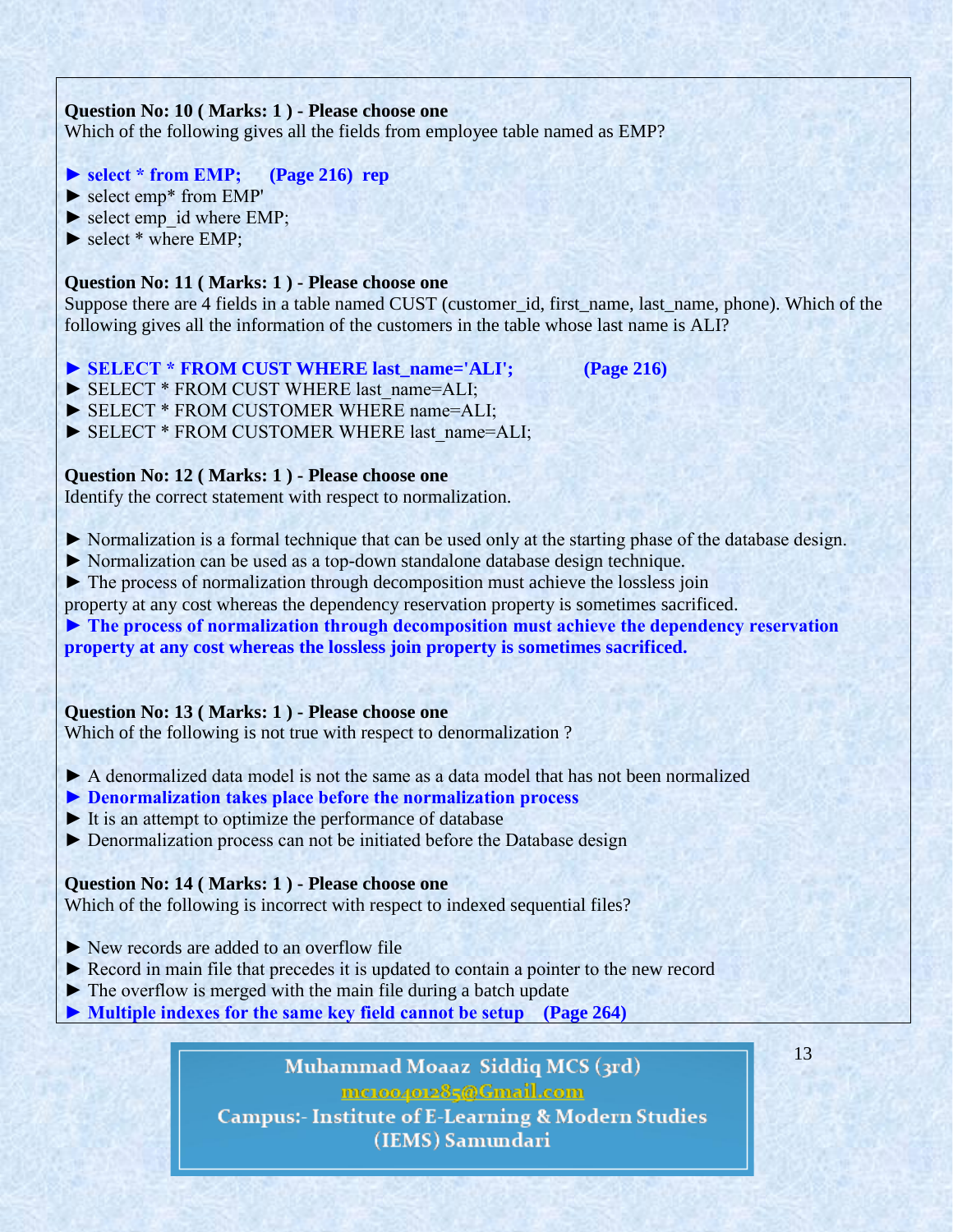# **Question No: 15 ( Marks: 1 ) - Please choose one**

Which of the following types of partitioning reduces the chances of unbalanced partitions?

- ► vertical
- ► List
- **► Hash (Page 189) rep**
- ► Range

# **Question No: 16 ( Marks: 1 ) - Please choose one**

DML commands are used for:

- **► inserting data into databases (Page 208)**
- ► creating databases
- ► destroying databases
- ► creating DB objects

# **Question No: 17 ( Marks: 1 ) - Please choose one**

Which of the following is INCORRECT with respect to file systems?

► At the physical level, pointer or hashed address scheme may be employed to provide a certain degree of data independence at the user level.

- ▶ A logical record is concerned with efficient storage of information in the secondary storage devices.
- ► Some physical organisations use pointers to record blocks to locate records on disk.

► The efficiency of a file system depends on how efficiently operations such as retrieve, insert, update, delete may be performed on the information stored in the file.

# **Question No: 18 ( Marks: 1 ) - Please choose one**

Which of the following is correct regarding Dataflow diagram?

- ► Single DFD is required to represent a system
- ► The dataflow must be bidirectional
- **► Created at increasing levels of detail** [Click here for detail](http://www.ehow.com/about_5095247_definition-data-flow-diagrams.html)
- $\triangleright$  Used to represent the relationships among the external entities

# **Question No: 19 ( Marks: 1 ) - Please choose one**

Select the correct statement among the following on proper naming of schema constructs:

► Entity type name applies to all the entities belonging to that entity type and therefore a plural name is selected for entity type.

# **► In the narrative description of the database requirements, verbs tend to indicate the names of** relationship types. [Click here for detail](http://www.docstoc.com/docs/79498818/rd-unit-2-_-3_doc-1_-%5b90%5d)

► The nouns arising from a database requirement description can be considered as names of attributes.

► Additional nouns which are appearing in the narrative description of the database requirements represent the weak entity type names.

> Muhammad Moaaz Siddiq MCS (3rd) mcroopor25@Gmail.com **Campus:- Institute of E-Learning & Modern Studies** (IEMS) Samundari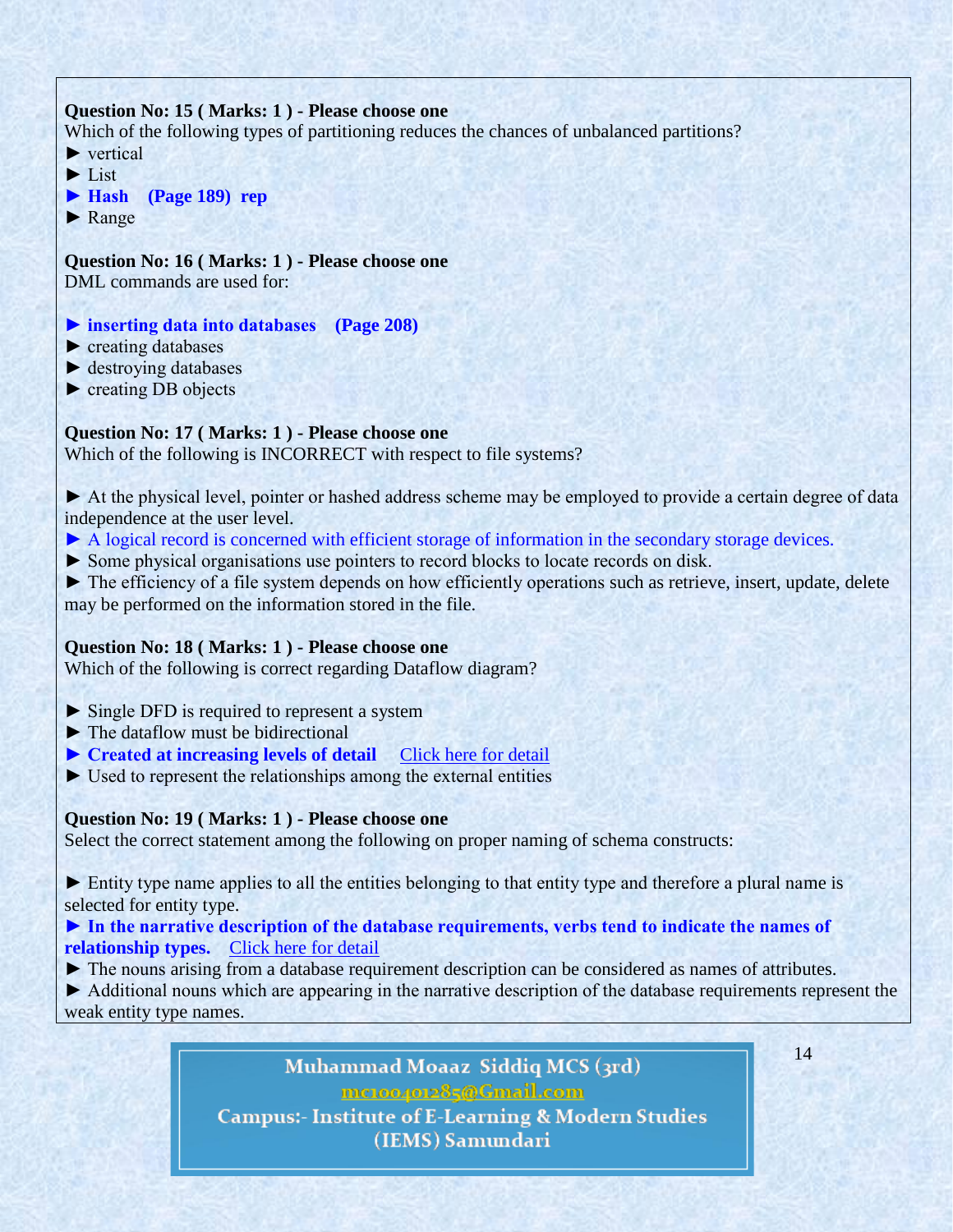# **Question No: 20 ( Marks: 1 ) - Please choose one**

Structural constraints of a relationship type refer to

- $\triangleright$  identifying the owner entity type relevant to a given entity type
- ► whether the existence of an entity depends on it being related to another entity via the relationship **type.** [Click here for detail](http://mytechnicalarticles.files.wordpress.com/2010/08/datamodeling-using-the-entity-realtionship-model.pdf)
- $\blacktriangleright$  the role that a participating entity from the entity type plays in each relationship instance.
- ► the constraints applicable in granting access to tables, columns and views in a database schema.

# **Question No: 21 ( Marks: 1 ) - Please choose one**

Identify the correct statement.

- ► Entity integrity constraints specify that primary key values can be composite.
- ► Entity integrity constraints are specified on individual relations. [Click here for detail](http://www.google.com.pk/url?sa=t&rct=j&q=&esrc=s&source=web&cd=2&ved=0CC4QFjAB&url=http://nlg.csie.ntu.edu.tw/courses/Database/slides/Dbase7.ppt&ei=3QqbT4fvJumI4gTpvvWpDg&usg=AFQjCNG1t25CUok0v0uoopGz3GdAJMOj1A&sig2=UIfETK3MdjqvhbH64TQ7-A)
- ► Entity integrity constraints are specified between weak entities.

► When entity integrity rules are enforced, a tuple in one relation that refers to another relation must refer to an existing tuple.

# **Question No: 22 ( Marks: 1 ) - Please choose one**

What is the impact of setting multiple indexes for the same key, in index sequential files?

- ► Multiple indexes for the same key can not be set
- **► It increases efficiency (Page 263)**
- $\blacktriangleright$  It decreases efficiency
- ► It will increase complexity as the access time will be increased

# **Question No: 23 ( Marks: 1 ) - Please choose one**

Which of the following is not true regarding Indexes?

- ► Index can be defined even when there is no data in the table
- ► It support Range selections
- ► It can be created using 'Create Index' statement
- **► It can not be created on composite attributes (Page 273)**

# **Question No: 24 ( Marks: 1 ) - Please choose one**

While recovering data, which of the following files does a recovery manager examines at first?

- $\blacktriangleright$  A system file
- **► Log file (Page 303) rep**
- ► Data dictionary
- ► Metadata

Muhammad Moaaz Siddiq MCS (3rd) mctoo4ot285@Gmail.com **Campus:- Institute of E-Learning & Modern Studies** (IEMS) Samundari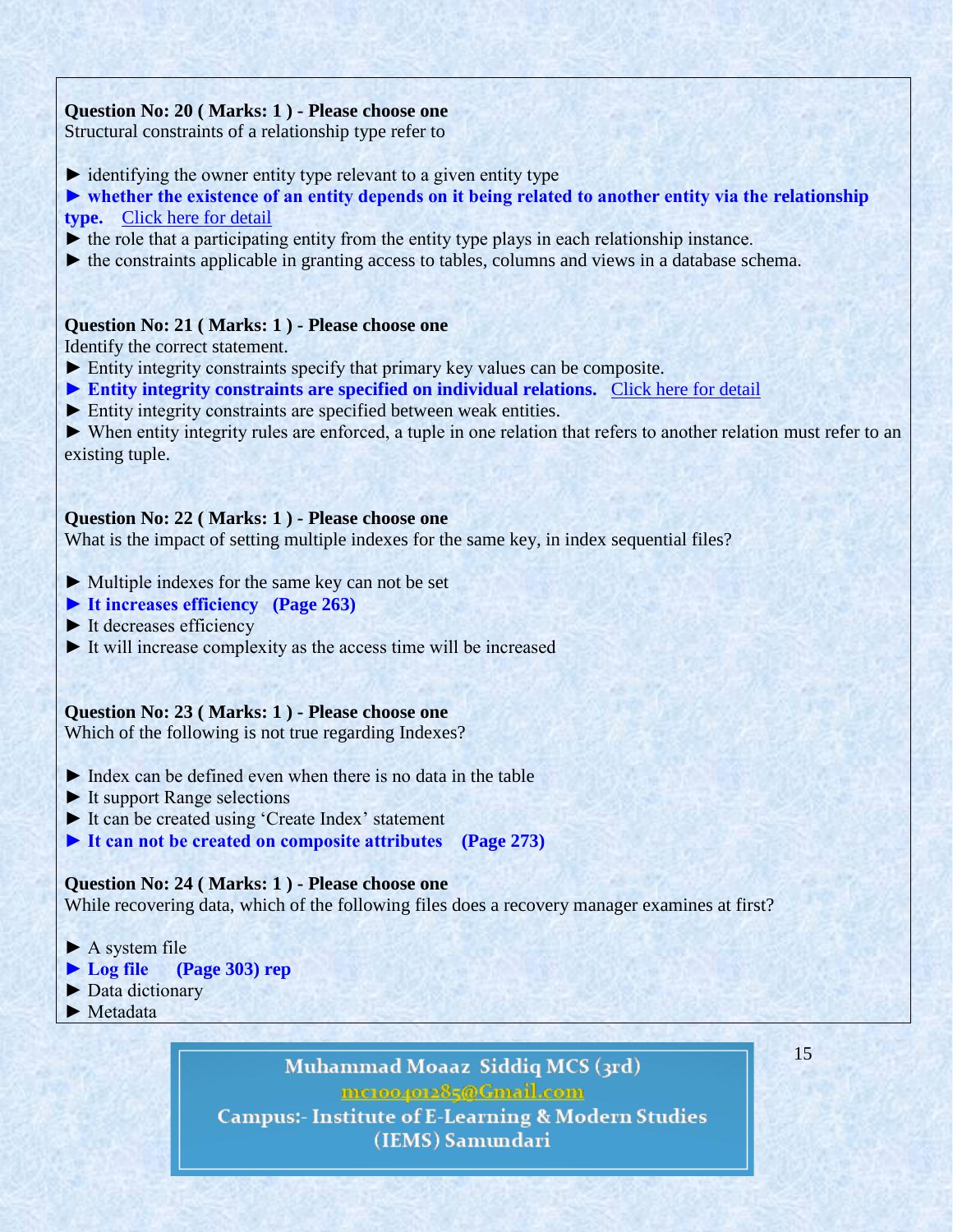| Question No: 25 (Marks: 1) - Please choose one<br>The main memory of a computer system is also known as                                                        |    |
|----------------------------------------------------------------------------------------------------------------------------------------------------------------|----|
| $\blacktriangleright$ ROM<br>$\blacktriangleright$ RAM<br>$\left( \text{Page } 256 \right)$<br>$\blacktriangleright$ PROM<br>$\blacktriangleright$ Hard disk   |    |
| Question No: 26 (Marks: 1) - Please choose one<br>is a control that enables users to select one option from an associated list; users can also type an option. |    |
| <b>Click here for detail</b><br>$\blacktriangleright$ Combo box<br>$\blacktriangleright$ Button<br>Text box<br>$\blacktriangleright$ Static area               |    |
| Question No: 27 (Marks: 1) - Please choose one<br>records data by burning microscopic holes in the surface of the disk with a<br>laser.                        |    |
| $\blacktriangleright$ Hard disk<br>$\blacktriangleright$ RAM<br>▶ Optical disk (Page 257) rep<br>$\blacktriangleright$ Floppy disk                             |    |
| Question No: 28 (Marks: 1) - Please choose one<br>Which of following is NOT generally the aim of data partitioning and placement of data?                      |    |
| Reduce Workload<br>Balance Workload<br>Merging different relations (Page 189) rep<br>Speed up rate of useful works.                                            |    |
| Question No: 29 (Marks: 1) - Please choose one<br><b>ALTER TABLE exams</b><br>RENAME COLUMN Q_description TO Question_Descp, Std_ID to Student_ID.             |    |
| Syntax of ALTER TABLE is NOT correct.                                                                                                                          |    |
| $\blacktriangleright$ True<br>False rep                                                                                                                        |    |
| Muhammad Moaaz Siddiq MCS (3rd)<br>me.compr.285@Gmail.com<br>$\leftrightarrow$ $\land$ F I assuming                                                            | 16 |

Campus:- Institute of E-Learning & Modern Studies<br>(IEMS) Samundari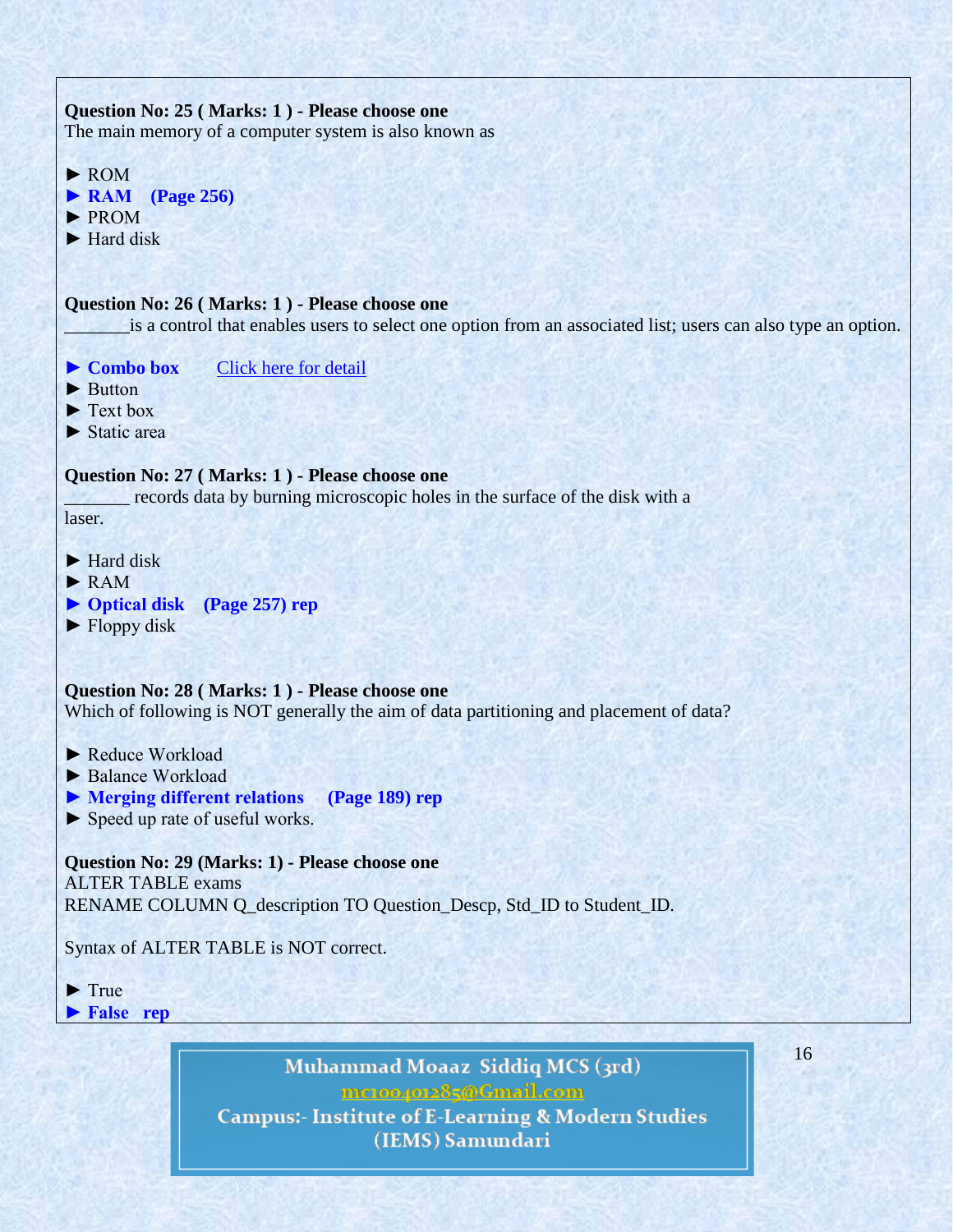# **Question No: 30 ( Marks: 1 ) - Please choose one**

Which of the following is true regarding Index?

- ► Index can only be created for a single table in database
- ► Index can maximum be created for two tables in database
- ► Index should be created for every table in the database
- ► Index can be created for every table in the database

# **FINALTERM EXAMINATION Spring 2010 CS403- Database Management Systems (Session - 1)**

# **Question No: 1 (Marks: 1) - Please choose one**

Which feature of database provides conversion from inconsistent state of DB to a consistent state ensuring minimum data loss?

- ► User accessible catalog
- ► Data processing
- ► Authorization service
- **► Recovery service (Page 47) rep**

#### **Question No: 2 (Marks: 1) - Please choose one**

Which of the following statements is true about the views?

- ► view is always a complete set of all the tables in a database
- ► View can not be used for retrieving data
- **► The results of using a view are not permanently stored in the database.** [Click here for detail](http://code4asp.net/main/?p=9) **rep**
- ► Rows can not be updated or deleted in the view

#### **Question No: 3 (Marks: 1) - Please choose one**

Which of the following is true about TRUNCATE?

- ► Can be Rolled back.
- ► Activates Triggers.
- ► is DML Command.
- ▶ **Resets identity of the table. Rep** [Click here for detail](http://blog.sqlauthority.com/2007/04/17/sql-server-interview-questions-part-3/)

# Muhammad Moaaz Siddiq MCS (3rd) mctoo4ot285@Gmail.com

**Campus:- Institute of E-Learning & Modern Studies** (IEMS) Samundari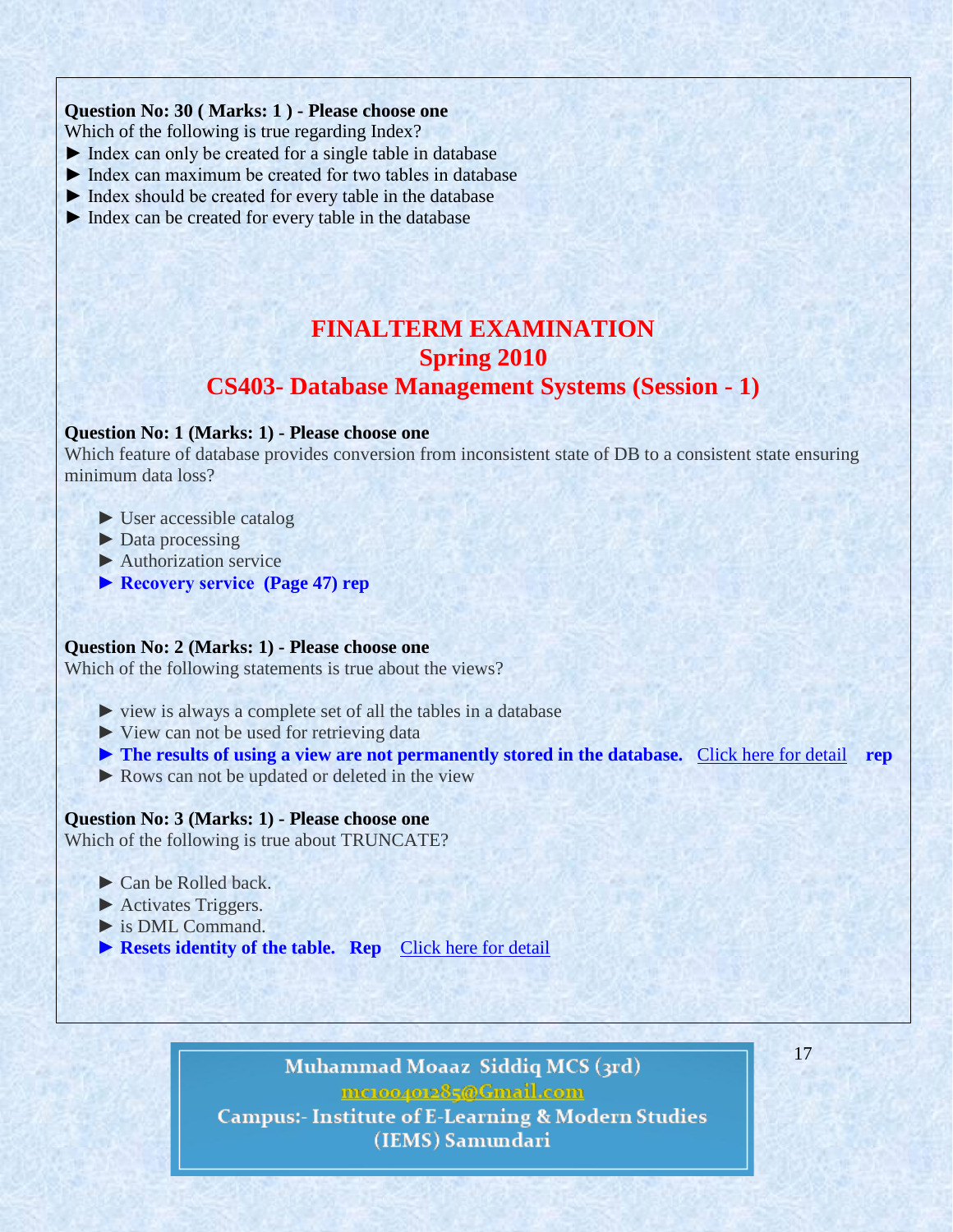# **Question No: 4 (Marks: 1) - Please choose one**

Which of the following will be deleted relating to a table if you use TRUNCATE command?

- **► all rows in a table (Page 207) rep**
- $\blacktriangleright$  indexes
- $\blacktriangleright$  table structure and its columns
- $\blacktriangleright$  constraints

#### **Question No: 5 (Marks: 1) - Please choose one**

Which of the following is not true about relational tables?

- ► Column values are of the same kind.
- $\blacktriangleright$  Each row is unique.
- ► Each column must have a unique name.
- **► The sequence of rows is significant.** [Click here for detail](http://faculty.kfupm.edu.sa/ics/jaweed/ICS014-041Web/Relational%20Model%20Overview.htm)

#### **Question No: 6 (Marks: 1) - Please choose one**

Which of the following is not true about De-normalization?

 $\triangleright$  It is the process of attempting to optimize the performance of a database

 **► De-normalization is a technique to move from lower to higher normal forms of database modeling (Page 187) rep**

- ► In de-normalization it is required to add redundant data.
- ► It enhances the performance of DB

#### **Question No: 7 (Marks: 1) - Please choose one**

Which of the following is the correct way to find out the size of cartesian product incase of CROSS JOIN?

- ► the number of columns in the first table multiplied by the number of columns in the second table.
- ► the number of columns in the first table multiplied by the number of rows in the second table.
- ► the number of rows in the first table multiplied by the number of columns in the first table.

► **the number of rows in the first table multiplied by the number of rows in the second table. rep** 

[Click](http://www.w3resource.com/sql/joins/cross-join.php) here for detail

#### **Question No: 8 (Marks: 1) - Please choose one**

Which of the following is INCORRECT about VIEWS?

- **► It is not possible to left out the data which is not required for a specific view. (Page 280) rep**
- ► A database view displays one or more database records on the same page.
- ► Views can be used as security mechanisms
- ► Views are generally used to focus the perception each user has of the database.

Muhammad Moaaz Siddiq MCS (3rd) mctoo4ot285@Gmail.com **Campus:- Institute of E-Learning & Modern Studies** (IEMS) Samundari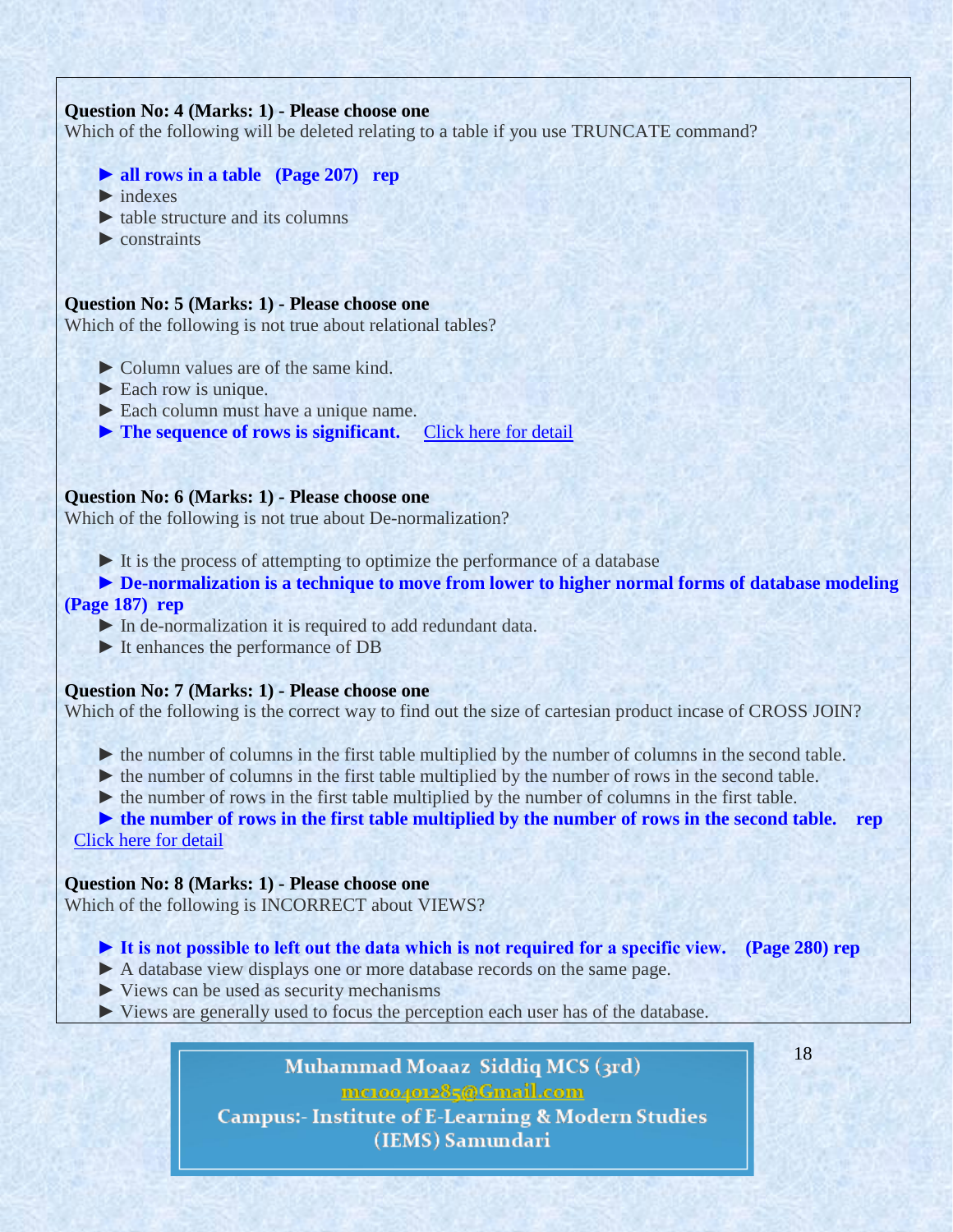# **Question No: 9 (Marks: 1) - Please choose one**

What is the maximum limit of keys in context with Indexed sequential files?



# **Question No: 10 (Marks: 1) - Please choose one**

*Structural constraints* of a relationship type refer to

- $\triangleright$  identifying the owner entity type relevant to a given entity type
- $\triangleright$  whether the existence of an entity depends on it being related to another entity via the relationship
- **type.** Click here for [detail](http://mytechnicalarticles.files.wordpress.com/2010/08/datamodeling-using-the-entity-realtionship-model.pdf)
	- ► the role that a participating entity from the entity type plays in each relationship instance.
	- ► the constraints applicable in granting access to tables, columns and views in a database schema.

# **Question No: 11 (Marks: 1) - Please choose one**

What is the impact of setting multiple indexes for the same key, in index sequential files?

- ► Multiple indexes for the same key can not be set
- **► It increases efficiency (Page 263) rep**
- ► It decreases efficiency
- ► It will increase complexity as the access time will be increased

#### **Question No: 12 (Marks: 1) - Please choose one**

Which of the given techniques is/are used to improve query performance in database?

- ► Good File organization
- **► Indexing** [Click](http://publib.boulder.ibm.com/infocenter/rfidhelp/v1r1/index.jsp?topic=/com.ibm.rfid.help.doc/t_improving_oracle_query_perf.html) here for detail
- ► Both Indexing and Good File organization
- ► Select only one record per query

# **Question No: 14 (Marks: 1) - Please choose one**

While recovering data, which of the following files does a recovery manager examines at first?

- $\blacktriangleright$  A system file
- **► Log file (Page 303) rep**
- ► Data dictionary
- ► Metadata

# Muhammad Moaaz Siddiq MCS (3rd) mctoo4ot285@Gmail.com

**Campus:- Institute of E-Learning & Modern Studies** (IEMS) Samundari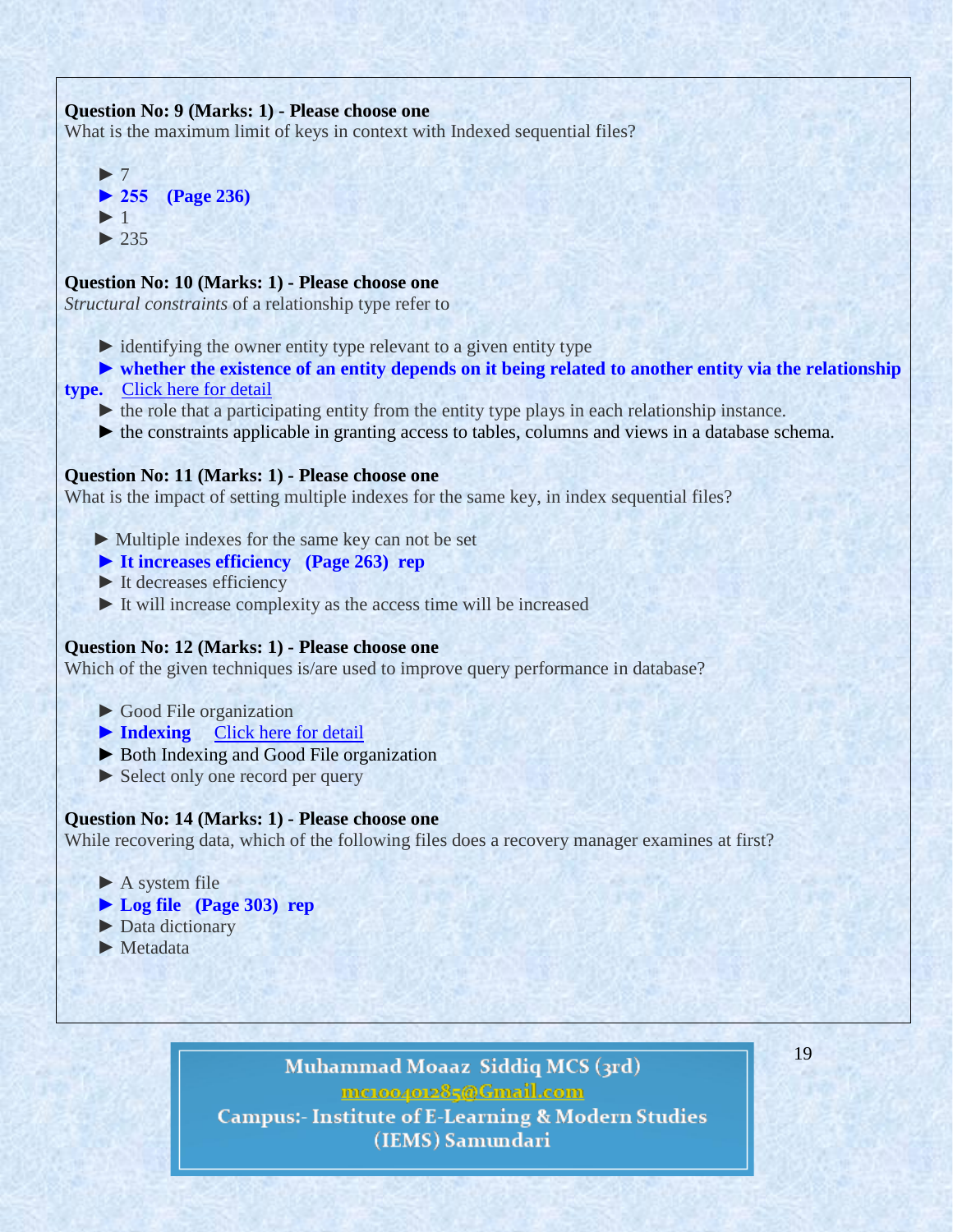### **Question No: 15 (Marks: 1) - Please choose one**

is a control that users click to perform an action, set or toggle a state, or set an option.



- **► Overhead of multiple linked lists (Page 269) rep**
- ► Maximum number of elements must be known

Muhammad Moaaz Siddiq MCS (3rd) mctoo4ot285@Gmail.com **Campus:- Institute of E-Learning & Modern Studies** (IEMS) Samundari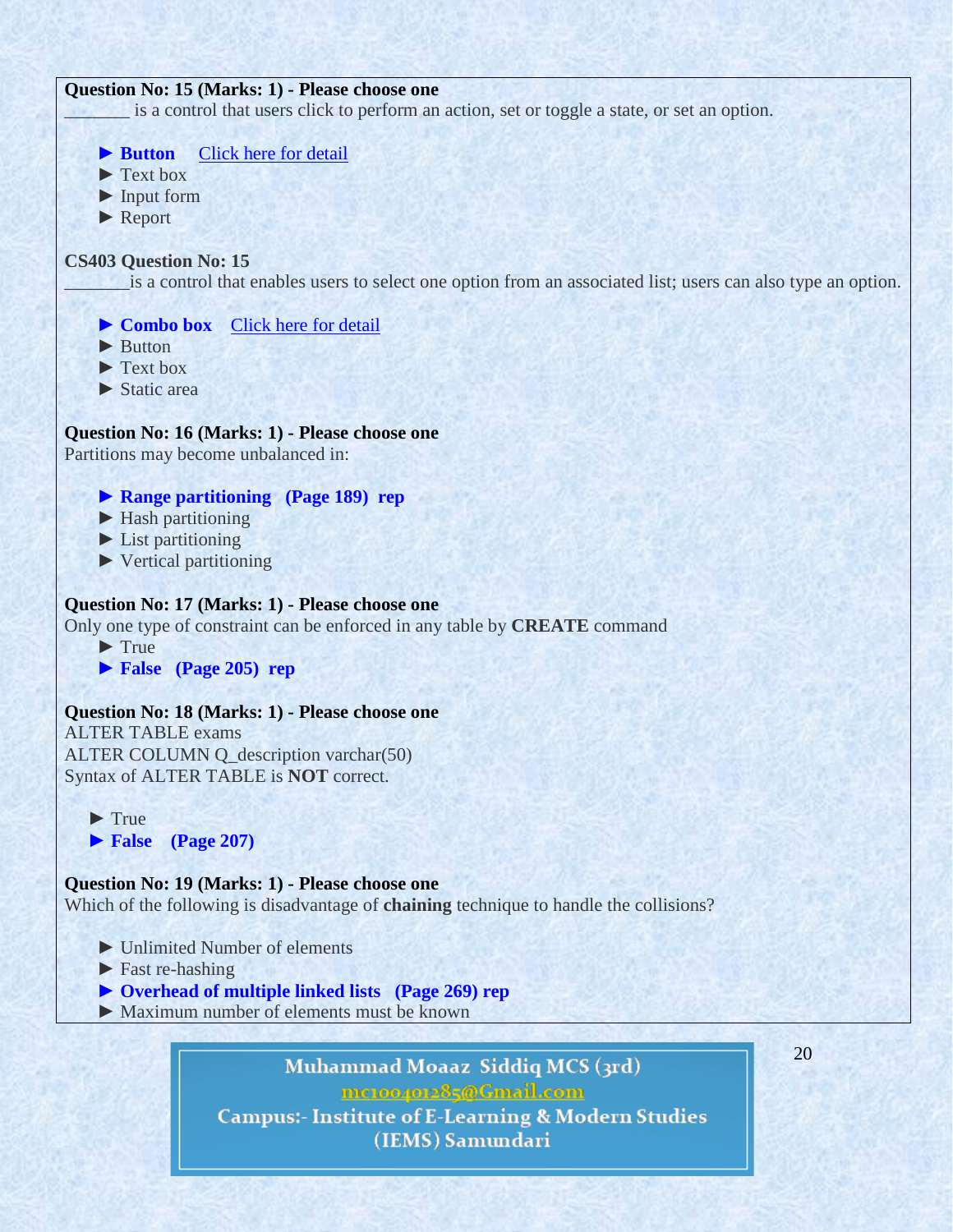

# Muhammad Moaaz Siddiq MCS (3rd) mctoo4ot285@Gmail.com **Campus:- Institute of E-Learning & Modern Studies** (IEMS) Samundari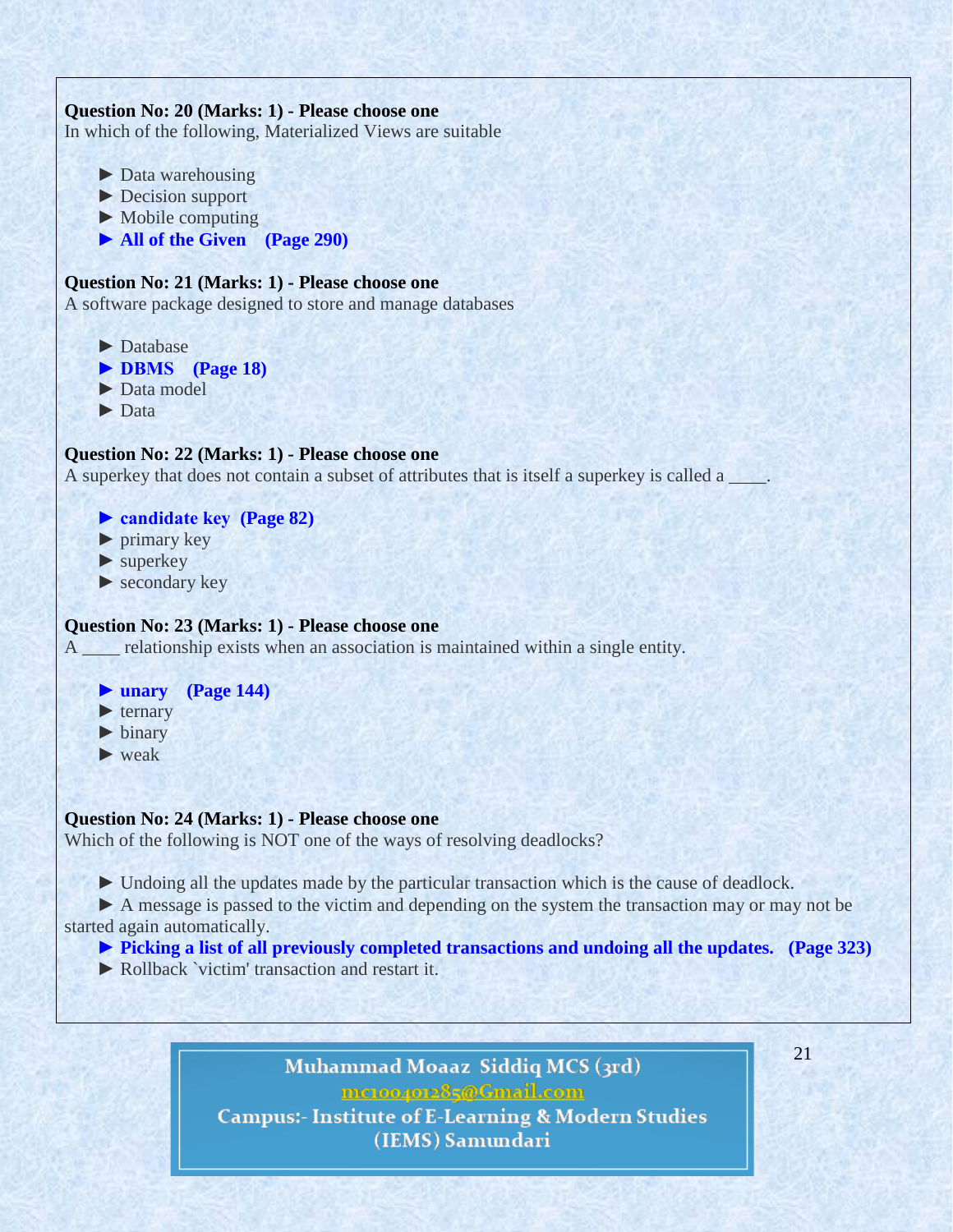# **Question No: 25 (Marks: 1) - Please choose one**

You can't modify more than one table at a time through a view.

▶ True rep [Click here for detail](http://blog.sqlauthority.com/2007/04/28/sql-server-restrictions-of-views-t-sql-view-limitations/)  $\blacktriangleright$  False

#### **Question No: 26 (Marks: 1) - Please choose one**

Which of the following is one of the purposes of using DML commands?

- ► Creating databases
- ► Destroying databases
- **► Inserting data in tables (Page 208) rep**
- ► Non of the above

# **FINALTERM EXAMINATION** Spring 2010 CS403- Database Management Systems

#### **Question No: 1 ( M a r k s: 1 )**

 Which one of the following E-R diagrams most correctly represents the relationship between Student and Grade entities?



### Click here for [detail](http://odin.lcb.uoregon.edu/pangburn/dbms/Test1samples_a.pdf)

**Question No: 2 ( M a r k s: 1 )** 

Which of the following statements are Data Definition Language command?

- ► INSERT
- **►** UPDATE
- **►** GRANT
- **► TRUNCATE** [Click here for detail](http://w3.miraclesoft.com/msws/msoft/faqs/pdfs/PL_SQL.pdf) **rep**

Muhammad Moaaz Siddiq MCS (3rd) mctoo4ot285@Gmail.com **Campus:- Institute of E-Learning & Modern Studies** (IEMS) Samundari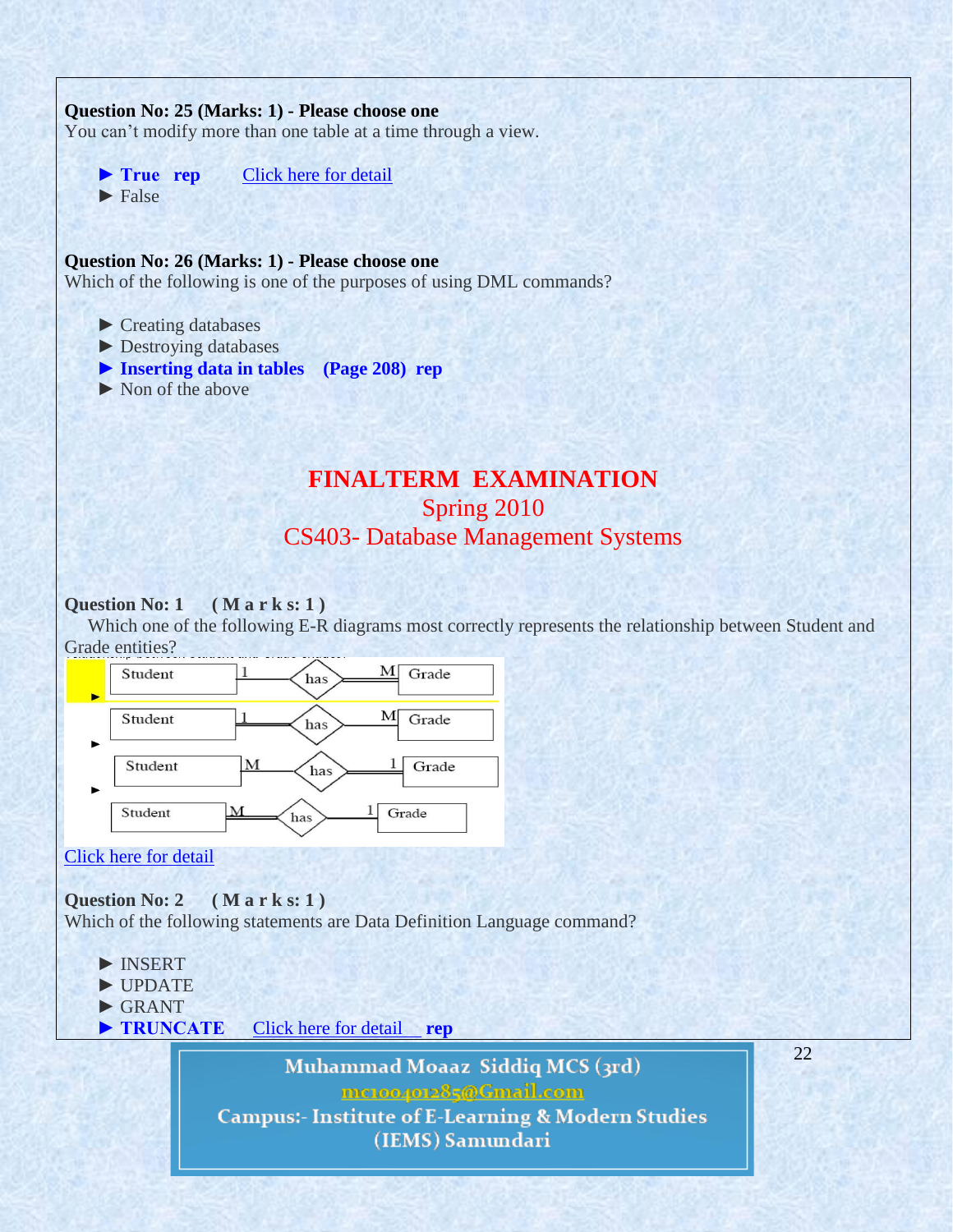```
Question No: 3 ( M a r k s: 1 ) 
Which of the following statements is true about the views?
     ► view is always a complete set of all the tables in a database 
     ► View can not be used for retrieving data
     ► The results of using a view are not permanently stored in the database. Click here for detail rep
     ► Rows can not be updated or deleted in the view
Question No: 4 ( M a r k s: 1 ) 
How many clustered index(es) do each database table have?
     ► 2
     ► 3
     ► 5
     ► 1 (Page 275) rep
Question No: 5 ( M a r k s: 1 ) 
Suppose there are 4 rows and 3 columns in TABLE1 and 6 rows and 5 columns in TABLE2; what is the size of
the Cartesian product incase of CROSS JOIN between these two tables?
    ► 24Click here for detail rep
    \blacktriangleright 20
     ► 18
     ► 15
Question No: 6 ( M a r k s: 1 ) 
Which of the following is not one of the properties of Transaction?
    ► atomicity
    ▶ consistency
     ► redundancy (Page 294) rep
     ► durability
Question No: 7 ( M a r k s: 1 )
```
Which of the following is INCORRECT about VIEWS?

# **► It is not possible to left out the data which is not required for a specific view. (Page 280) rep**

- **►** A database view displays one or more database records on the same page.
- **►** Views can be used as security mechanisms
- **►** Views are generally used to focus the perception each user has of the database.

# Muhammad Moaaz Siddiq MCS (3rd) mctoo4ot285@Gmail.com **Campus:- Institute of E-Learning & Modern Studies** (IEMS) Samundari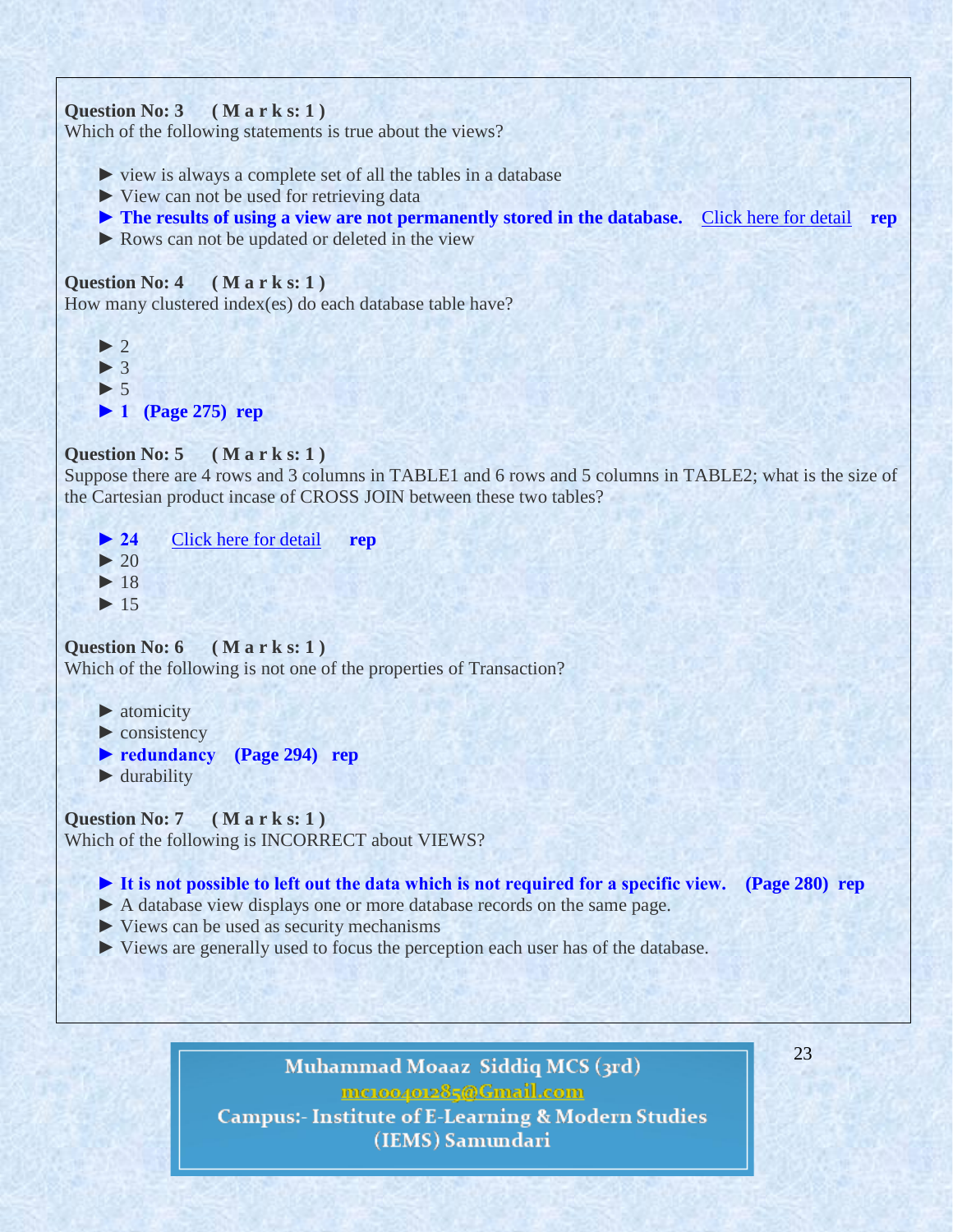



 **►** Range

partitions to a large extent **Question No: 11 ( M a r k s: 1 )**  Which of the following is one of the purposes of using DDL commands?

- **►** inserting records into databases
- **►** updating records into databases
- **►** manipulating databases
- **► creating and destroying databases (Page 196)**

# **Question No: 12 ( M a r k s: 1 )**

Which of the following statements creates a database named COMPANY.

- **► CREATE DATABASE company**
- **►** CREATE DB company
- **►** ADD DATABASE copmany
- **►** CREATE company DATABASE

Muhammad Moaaz Siddiq MCS (3rd) mctoo4ot285@Gmail.com **Campus:- Institute of E-Learning & Modern Studies** 

(IEMS) Samundari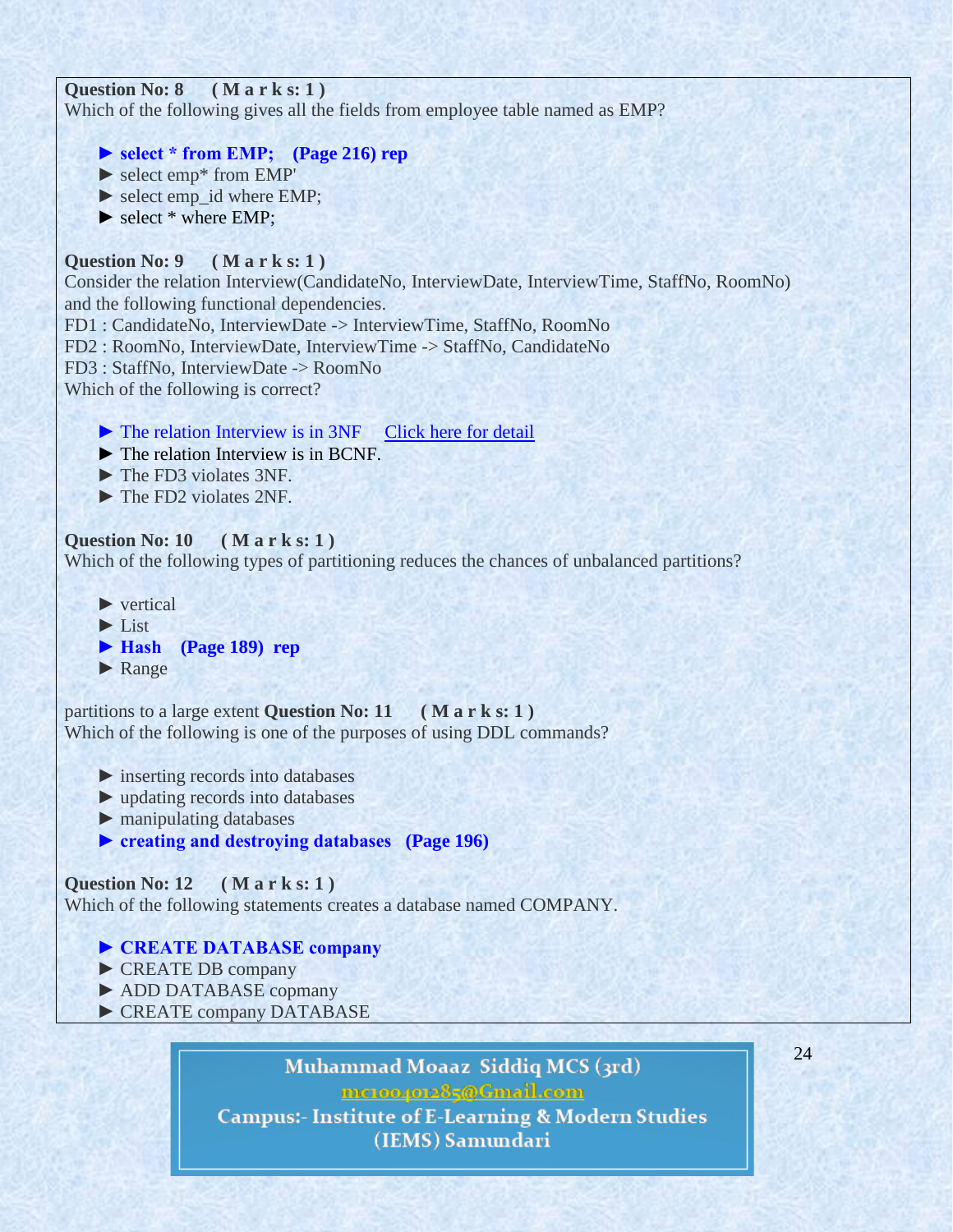# **Question No: 13 ( M a r k s: 1 )**

What is the impact of setting multiple indexes for the same key, in index sequential files?

- ► Multiple indexes for the same key can not be set
- **► It increases efficiency (Page 263) rep**
- **►** It decreases efficiency
- **►** It will increase complexity as the access time will be increased

# **Question No: 14 ( M a r k s: 1 )**

Consider a transaction which includes following operations  $Z = Z + 10$ Write Z

...

Suppose that the value of Z after addition and the execution of this operation is 17. Now against the write operation the entry made in the log file will be What does Z reflects in the above entry?

# **► Object being updated (Page 302)**

- **►** Identity of the transaction
- ▶ Object value
- ► Identity of the next transaction to be executed

# **Question No: 15 ( M a r k s: 1 )**

Which of the following is not true regarding DB transactions?

# **► A set of database operations that are processed partly (Page 291) rep**

- ► A database transaction is a logical unit of database operations
- **►** A database transaction must be atomic
- **►** A database transaction must contains the ACID property

# **Question No: 16 ( M a r k s: 1 )**

Which of the following is not true about input forms?

- **►** Provide an easy, effective, efficient way to enter data into a table
- **►** Especially useful when the person entering the data is not familiar with the inner workings
- **►** Provide different controls to add data into the tables
- **► One input forms can populate one table at a time (Page 246)**

# **Question No: 17 ( M a r k s: 1 )**

Which of the following is an example of volatile memory?

- **► RAM**
- **►** ROM
- ▶ Flash memory
- **►** CPU

Muhammad Moaaz Siddiq MCS (3rd) mctoo4ot285@Gmail.com **Campus:- Institute of E-Learning & Modern Studies** (IEMS) Samundari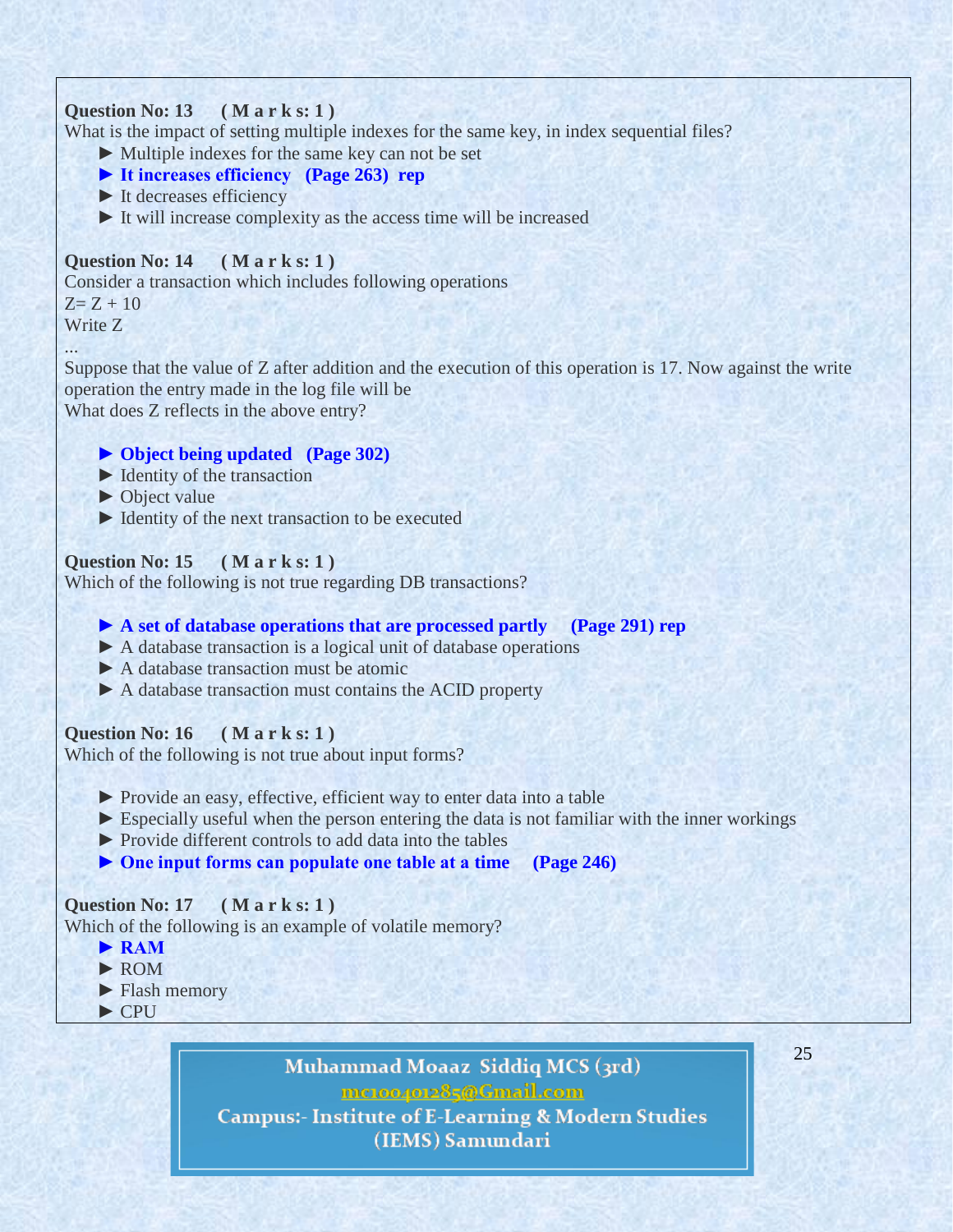# **Question No: 18 ( M a r k s: 1 )**

Which of following is **NOT** generally the aim of data partitioning and placement of data?

- **►** Reduce Workload
- **►** Balance Workload
- **► Merging different relations (Page 189) rep**
- **►** Speed up rate of useful works.

# **Question No: 19 ( M a r k s: 1 )**  ALTER TABLE exams RENAME COLUMN Q\_description TO Question\_Descp, Std\_ID to Student\_ID. Syntax of ALTER TABLE is **NOT** correct.

 **►** True

 **► False rep**

# **Question No: 20 ( M a r k s: 1 )**  Which of the following is Advantage of **Re-Hashing** technique to handle the collisions?

- **►** Collisions don't use primary table space
- **►** Unlimited number of elements
- **► Fast access through use of main table space (Page269 )**
- **►** Overhead of multiple linked lists

# **Question No: 21 ( M a r k s: 1 )**

Materialized views and Indexes are **NOT** similar by the following way(s).

- **►** They consume storage space
- **►** They must be refreshed when the data in their master tables changes.
- **► They can be accessed directly using a SELECT statement (Page 291)**
- **►** All of the Given

# **Question No: 22 ( M a r k s: 1 )**  Select 'NORTH', CUSTOMER From CUST\_DTLS Where REGION = 'N' Order By CUSTOMER Union Select 'EAST', CUSTOMER From CUST\_DTLS Where REGION = 'E' Order By CUSTOMER

# **The above statement:**

- ► Has an error the string should be in double quotes.
- ▶ Has an error **ORDER BY clause.** [Click here for detail](http://sql-plsql-manual.blogspot.com/2012/01/viva-voice-questions-and-answers.html)
- **►** Does not have an error.
- **►** Has an error the string in single quotes 'NORTH' and 'SOUTH'.

# Muhammad Moaaz Siddiq MCS (3rd) mctoo4ot285@Gmail.com **Campus:- Institute of E-Learning & Modern Studies** (IEMS) Samundari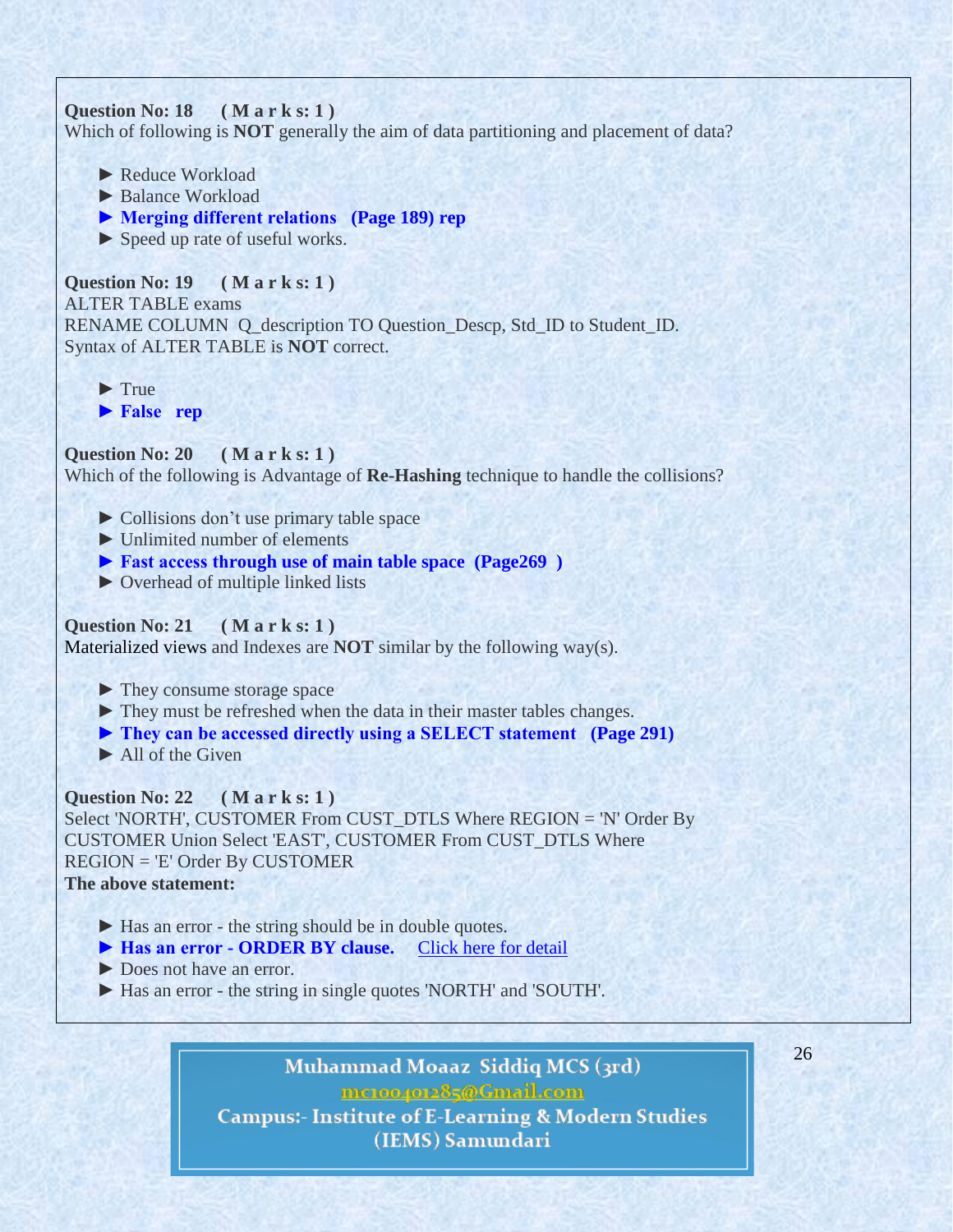**Question No: 23 ( M a r k s: 1 )**  A software package designed to store and manage databases

- ▶ Database  **► DBMS (Page 18) rep ►** Data model  **►** Data **Question No: 24 ( M a r k s: 1 )**  Who is responsible for authorizing access to the database, for coordinating and monitoring its use ?  **►** Database Designers  **► Database Administrators (Page 26)**  ▶ End Users  **►** Application Programmers **Question No: 25 ( M a r k s: 1 )**  A super key that does not contain a subset of attributes that is itself a super key is called a  **► candidate key (Page 82) rep ►** primary key
	- ▶ superkey
	- ▶ secondary key

# **Question No: 26 ( M a r k s: 1 )**

A \_\_\_\_ entity has a primary key that is partially or totally derived from the parent entity in the relationship.

 **►** strong

- ► weak [Click here for detail](http://books.google.com.pk/books?id=gCzfjlWOVAAC&pg=PA116&lpg=PA116&dq=entity+has+a+primary+key+that+is+partially+or+totally+derived+from+the+parent+entity+in+the+relationship&source=bl&ots=Bz0MDV3qLC&sig=Rc2P0u9lxtkX9B5w2SNdzHOWA7U&hl=en&sa=X&ei=CkCuT-jo)
- **►** business
- **►** relationship

# **FINALTERM EXAMINATION - Fall 2009 CS403- Database Management Systems (Session - 4)**

# **Question No: 1 ( Marks: 1 ) - Please choose one** Which of the following SQL keywords is not used with DDL statements?

- ► Table
- ► Update [Click here for detail](http://www.w3schools.com/sql/sql_syntax.asp)
- ► Create ► Alter
- Muhammad Moaaz Siddiq MCS (3rd) mctoo4ot285@Gmail.com **Campus:- Institute of E-Learning & Modern Studies** (IEMS) Samundari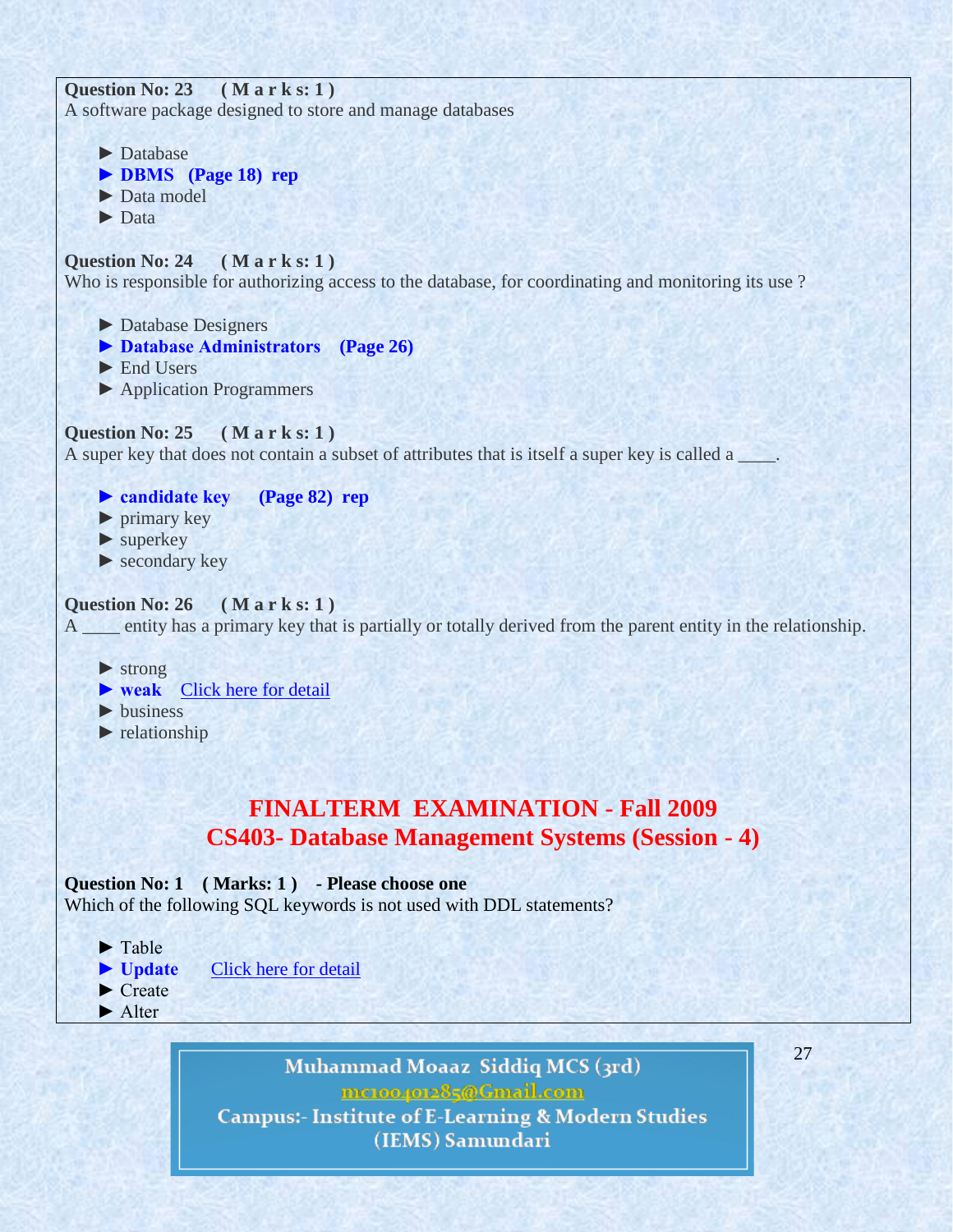# **Question No: 2 ( Marks: 1 ) - Please choose one**

Identify the constraint that limits the values that can be placed in a column.

- ► NOT NULL
- ▶ CHECK [Click here for detail](http://www.w3schools.com/sql/sql_check.asp)
- ► FOREIGN KEY
- ► UNIQUE

# **Question No: 3 ( Marks: 1 ) - Please choose one**

Suppose there are 8 rows and 4 columns in TABLE1 and 3 rows and 4 coulmns in TABLE2; what is the size of the cartesian product incase of CROSS JOIN between these two tables?

- **► 24 rep**
- $\blacktriangleright$  32
- $\blacktriangleright$  12
- $\blacktriangleright$  16

# **Question No: 4 ( Marks: 1 ) - Please choose one**

Suppose there are 4 fields in a table named WORKER (Id, first\_name, last\_name, joining\_year). Which of the following gives all the information of the workers who have joined after 1965?

- ► SELECT \* FROM WORKER WHERE joining Year>1965;
- ▶ SELECT \* FROM WORKER WHERE joining Year>'1965';
- ► SELECT \* FROM WORKER AND joining Year>'1965';
- ► SELECT \* WHERE joining Year>1965;

# **Question No: 5 ( Marks: 1 ) - Please choose one**

Which of the following enforces a relation into 1st normal form?

- **► The domain of attribute must include only atomic values. (Page 167)**
- ► Every non-key attribute is fully functionally dependent on primary key
- ► non-key attribute is non-transitively dependent on primary key.
- ► Every non-key attribute is partially dependent on super key

# **Question No: 6 ( Marks: 1 ) - Please choose one**

Which of the following is NOT a feature of HASH ACCESS?

- ► indexes to search or maintain **(Page 266)**
- ► Very fast direct access
- ► Inefficient sequential access
- **► Use when direct access is needed, but sequential access is not.**

# **Question No: 7 ( Marks: 1 ) - Please choose one**

Which of the following is NOT a feature of a good interface?

- ► data structure based **(Page 243) rep**
- $\blacktriangleright$  user friendly
- ► consistency
- ► process based

# Muhammad Moaaz Siddiq MCS (3rd) mctoo4ot285@Gmail.com

**Campus:- Institute of E-Learning & Modern Studies** (IEMS) Samundari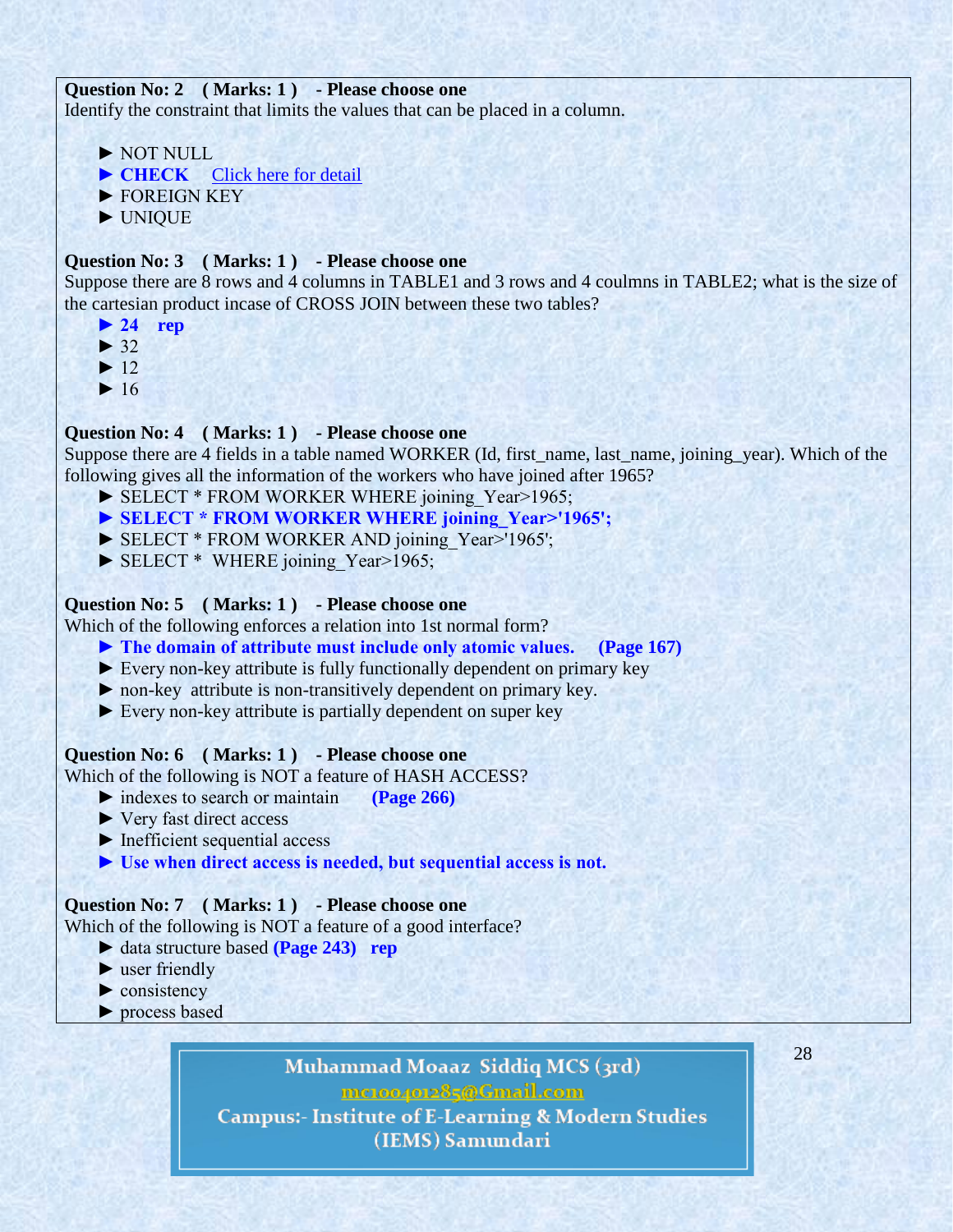# **Question No: 8 ( Marks: 1 ) - Please choose one**

Which of the following is true about application programs?

- $\blacktriangleright$  develop before the database design
- ► Tools selection is made after the development database
- **► meant to perform different operations by the user (Page 238)**
- $\blacktriangleright$  must to design before the designing and developing database

# **Question No: 9 ( Marks: 1 ) - Please choose one**

Which of the following is incorrect with respect to indexed sequential files?

- ► New records are added to an overflow file
- ► Record in main file that precedes it is updated to contain a pointer to the new record
- ► The overflow is merged with the main file during a batch update
- **► Multiple indexes for the same key field cannot be setup (Page 263)**

# **Question No: 10 ( Marks: 1 ) - Please choose one**

Which of the following is one of the purposes of using DDL commands?

- ► inserting records into databases
- ► updating records into databases
- ► manipulating databases
- **► creating and destroying databases (Page 196) rep**

# **Question No: 11 ( Marks: 1 ) - Please choose one**

Which of the following statements creates a database named COMPANY.

# **► CREATE DATABASE company rep**

- ► CREATE DB company
- ► ADD DATABASE copmany
- ► CREATE company DATABASE

# **Question No: 12 ( Marks: 1 ) - Please choose one**

A relation (from the relational database model) consists of a set of tuples, which implies that

► Relational model supports multi-valued attributes whose values can be represented in sets.

► for any two tuples, the values associated with all of their attributes may be the same.

► for any two tuples, the values associated with one or more of their attributes must differ. Click [here for detail](http://www.docstoc.com/docs/79498815/rd-unit-2-_-3-_doc-2_-%5b82%5d)

► all tuples in a particular relation may have different attributes.

# Muhammad Moaaz Siddiq MCS (3rd) mctoo4ot285@Gmail.com **Campus:- Institute of E-Learning & Modern Studies**

(IEMS) Samundari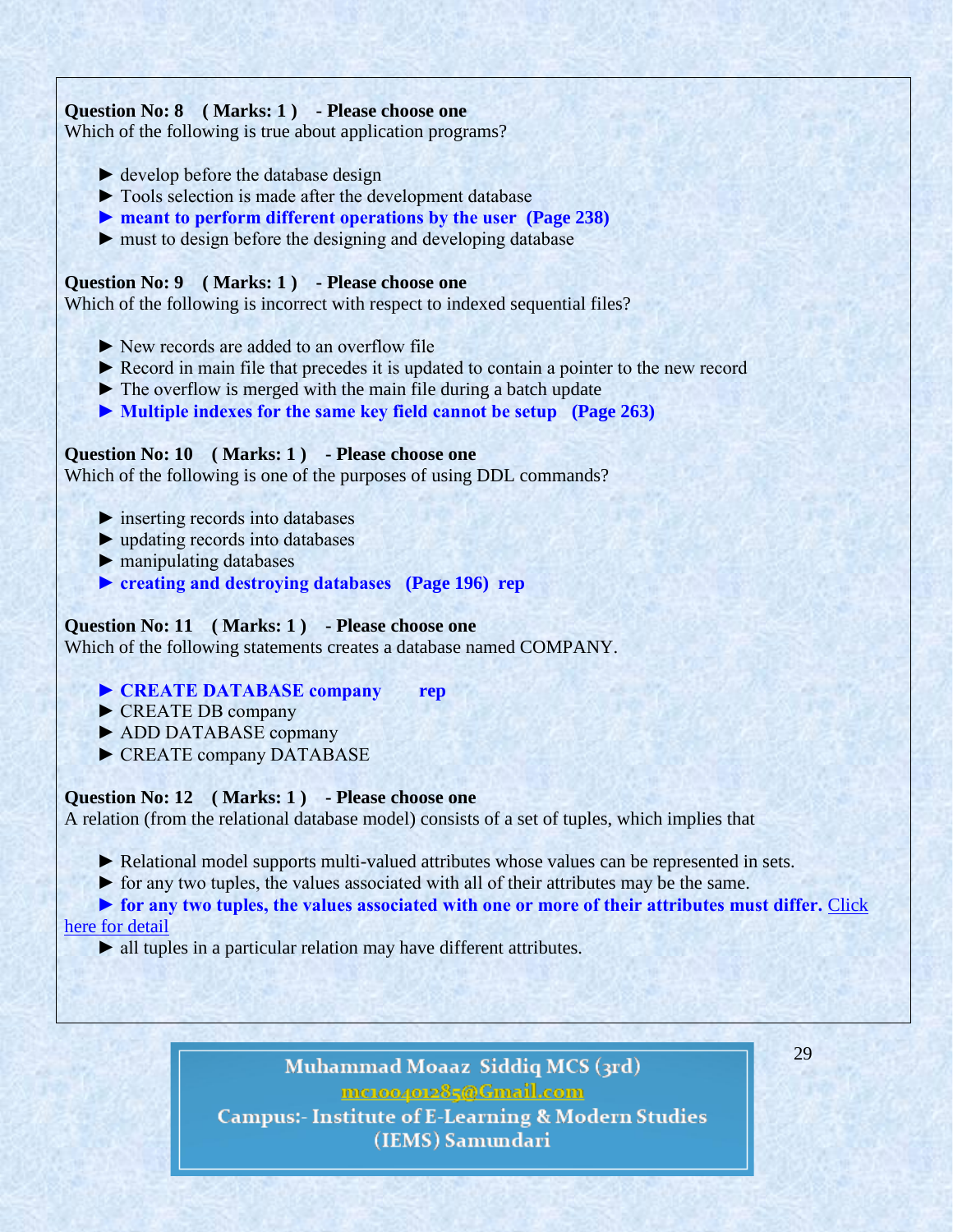# **Question No: 13 ( Marks: 1 ) - Please choose one**

Select the correct statement among the following on proper naming of schema constructs:

 ► Entity type name applies to all the entities belonging to that entity type and therefore a plural name is selected for entity type.

► In the narrative description of the database requirements, verbs tend to indicate the names of **relationship types.** [Click here for detail](http://www.docstoc.com/docs/79498818/rd-unit-2-_-3_doc-1_-%5b90%5d) **rep**

► The nouns arising from a database requirement description can be considered as names of attributes.

 ► Additional nouns which are appearing in the narrative description of the database requirements represent the weak entity type names.

### **Question No: 14 ( Marks: 1 ) - Please choose one**

*Structural constraints* of a relationship type refer to

 $\triangleright$  identifying the owner entity type relevant to a given entity type

► whether the existence of an entity depends on it being related to another entity via the relationship

# **type.** [Click here for detail](http://mytechnicalarticles.files.wordpress.com/2010/08/datamodeling-using-the-entity-realtionship-model.pdf) **rep**

► the role that a participating entity from the entity type plays in each relationship instance.

► the constraints applicable in granting access to tables, columns and views in a database schema.

# **Question No: 15 ( Marks: 1 ) - Please choose one**

What is the impact of setting multiple indexes for the same key, in index sequential files?

- ► Multiple indexes for the same key can not be set
- **► It increases efficiency (Page 263) rep**
- ► It decreases efficiency
- $\triangleright$  It will increase complexity as the access time will be increased

#### **Question No: 16 ( Marks: 1 ) - Please choose one**

The information regarding 'views' and 'Integrity constraints' are found in

- **► Both Data Dictionary and System Catalog**
- ► System Catalog
- ► Data Dictionary
- $\blacktriangleright$  Indexes

#### **Question No: 17 ( Marks: 1 ) - Please choose one**

Which of following is not the feature of Indexes?

- ► consume storage space.
- ► must be refreshed when the data in their master tables changes
- ► improve the performance of SQL execution when they are used for query rewrites
- **► can be accessed directly using a SELECT statement (Page 291)**

# Muhammad Moaaz Siddiq MCS (3rd) metoopote85@Cmail.com **Campus:- Institute of E-Learning & Modern Studies** (IEMS) Samundari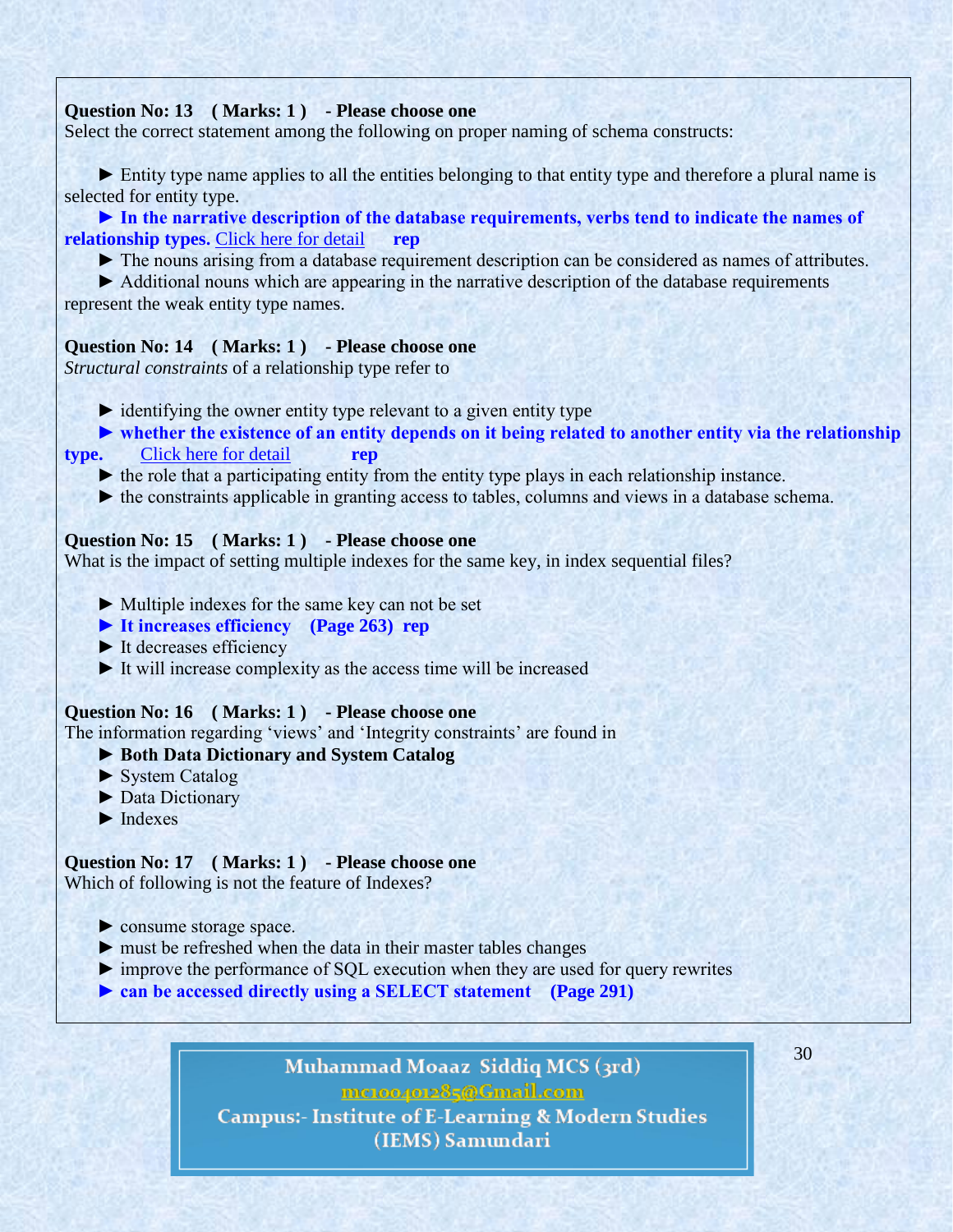# **Question No: 18 ( Marks: 1 ) - Please choose one**

Which of the following is not true regarding DB transactions?

 **► A set of database operations that are processed partly (Page 291) rep**

- ► A database transaction is a logical unit of database operations
- ► A database transaction must be atomic
- ► A database transaction must contains the ACID property

# **Question No: 19 ( Marks: 1 ) - Please choose one**

Which of the following are the general activities, which are performed during the development of application programs?

- ► Data input programs
- $\blacktriangleright$  Editing
- ► Display
- **► All of given (Page 238) rep**

**Question No: 20 ( Marks: 1 ) - Please choose one** Which of the following is not a type of user interface?

- ► Graphical User Interface (GUI)
- $\blacktriangleright$  Forms
- **► DB tables (Page 240)**
- ► Text based

# **Question No: 21 ( Marks: 1 ) - Please choose one**

Which of the following is not true about input forms?

- ► Provide an easy, effective, efficient way to enter data into a table
- $\triangleright$  Especially useful when the person entering the data is not familiar with the inner workings
- ► Provide different controls to add data into the tables
- **► One input forms can populate one table at a time (Page 246) rep**

# **Question No: 22 ( Marks: 1 ) - Please choose one**

Which of the following is an example of volatile memory?

- **► RAM**
- ► ROM
- ► Flash memory
- ► CPU

# Muhammad Moaaz Siddiq MCS (3rd) mctoo4ot285@Gmail.com **Campus:- Institute of E-Learning & Modern Studies** (IEMS) Samundari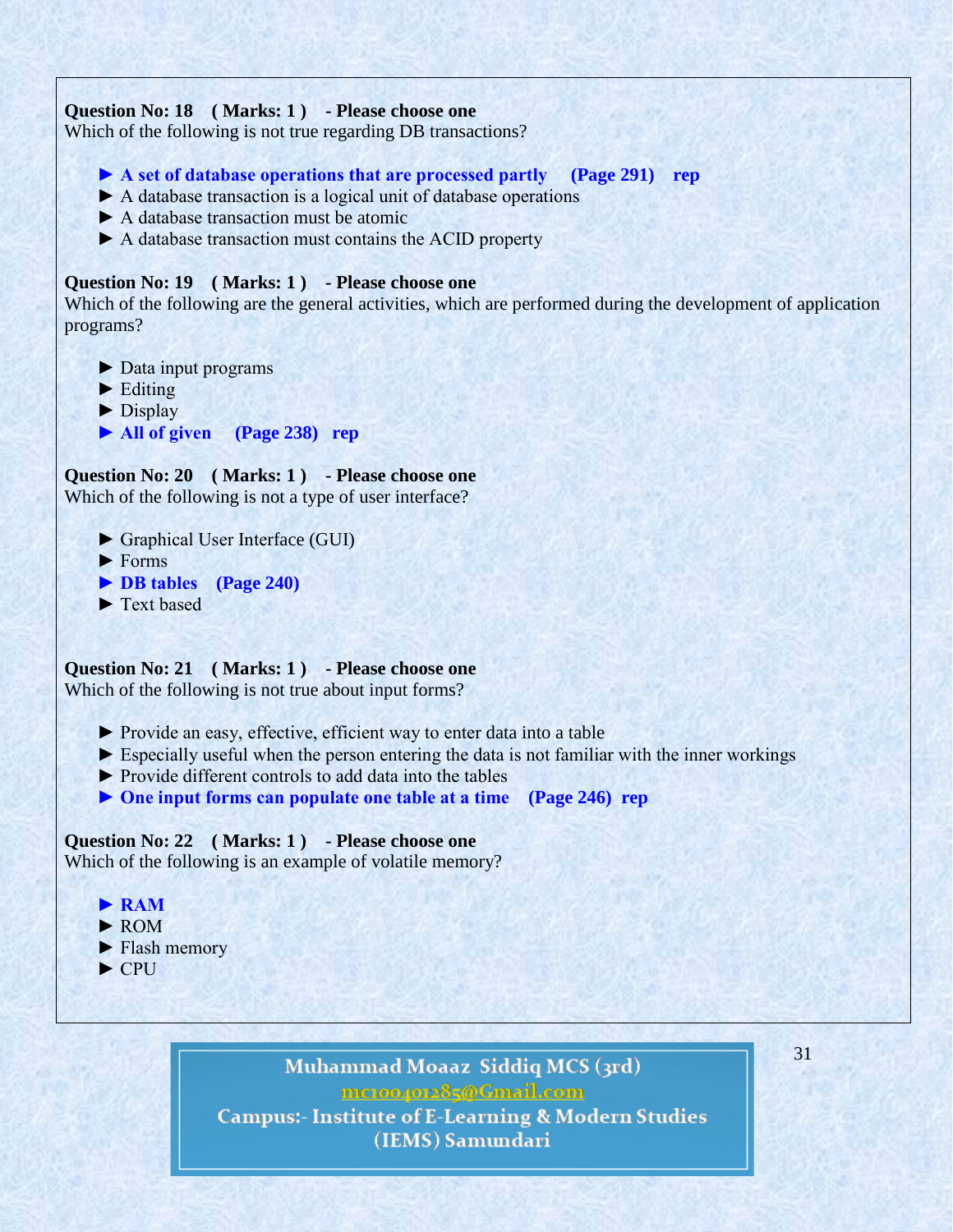# **Question No: 23 ( Marks: 1 ) - Please choose one**

Partitions may become unbalanced in:

- **► Range partitioning (Page 189) rep**
- ► Hash partitioning
- $\blacktriangleright$  List partitioning
- ► Vertical partitioning

# **Question No: 24 ( Marks: 1 ) - Please choose one**

In SQL queries, while creating tables or relations in database, key columns may be specified by

- ► Data type
- ► Null
- **► Not Null (Page 203)**
- ► Owner

# **Question No: 25 ( Marks: 1 ) - Please choose one**

Which of the following is disadvantage of **chaining** technique to handle the collisions?

- ► Unlimited Number of elements
- $\blacktriangleright$  Fast re-hashing
- **► Overhead of multiple linked lists (Page 269) rep**
- ► Maximum number of elements must be known

# **Question No: 26 ( Marks: 1 ) - Please choose one**

Which of the following is Advantage of **Re-Hashing** technique to handle the collisions?

- ► Collisions don't use primary table space
- ► Unlimited number of elements
- **► Fast access through use of main table space (Page 269) rep**
- ► Overhead of multiple linked lists

# **Question No: 27 ( Marks: 1 ) - Please choose one**

Materialized views and Indexes are **NOT** similar by the following way(s).

- ► They consume storage space
- ► They must be refreshed when the data in their master tables changes.
- **► They can be accessed directly using a SELECT statement (Page 291)**
- ► All of the Given

# **Question No: 28 ( Marks: 1 ) - Please choose one**

The second specifies whether each entity supertype occurrence must also be a member of at least one subtype.

- ▶ specialization **[Click here for detail](http://cws.cengage.co.uk/rcc_databases/students/mcqs/Chapter6.htm)**
- $\blacktriangleright$  uniqueness
- $\blacktriangleright$  inheritance

► completeness

# Muhammad Moaaz Siddiq MCS (3rd) mctoo4ot285@Gmail.com **Campus:- Institute of E-Learning & Modern Studies**

# (IEMS) Samundari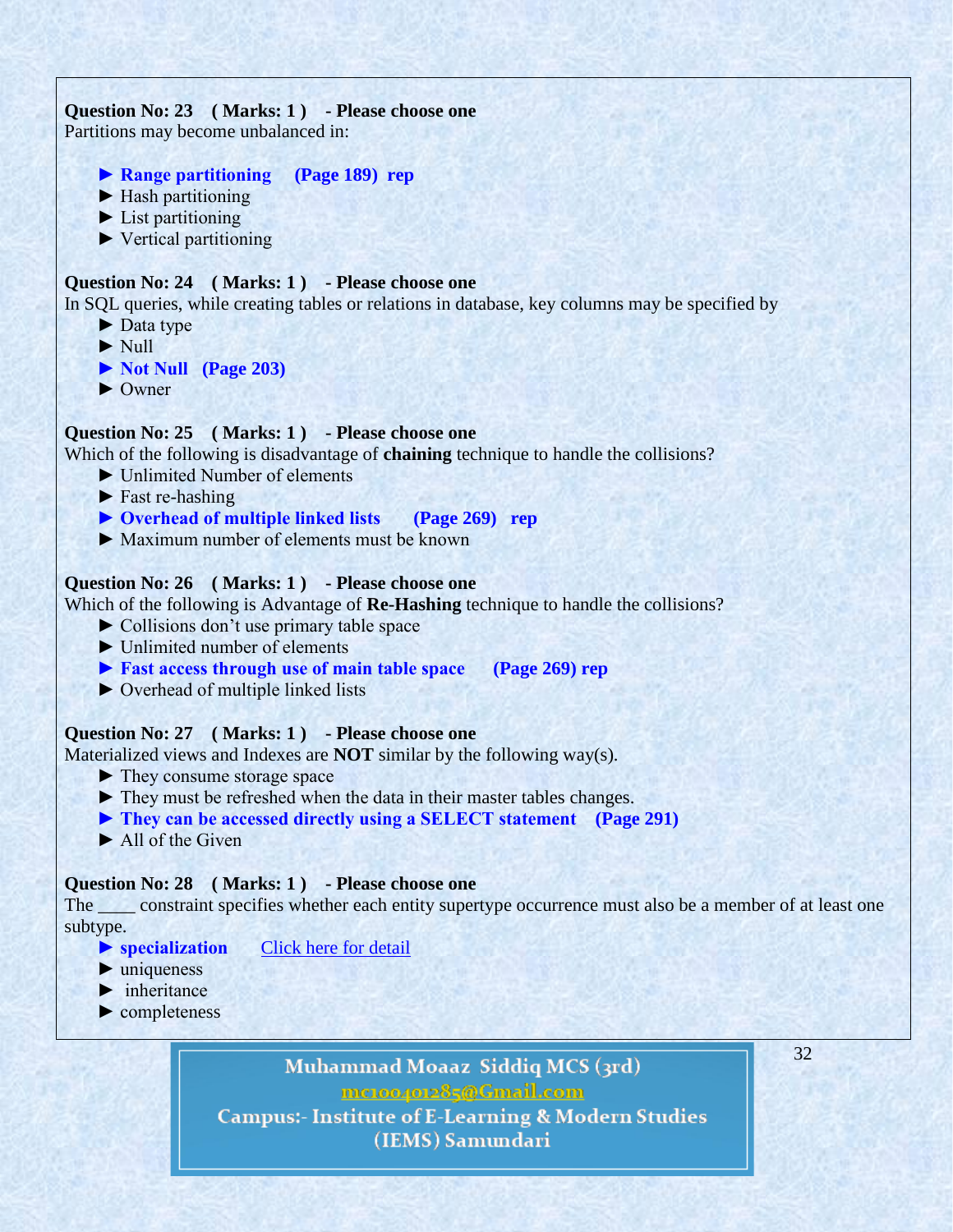#### **Question No: 29 ( Marks: 1 ) - Please choose one**

In a conceptual model for a university, what type of relationship exists between Grade and Student entities?

 $\blacktriangleright$  1.1 ▶ 1:M [Click here for detail](http://www.myskillportal.com/question/conceptual-model-university)  $\blacktriangleright$  M $\cdot$ M ► Ternary

# **Question No: 30 ( Marks: 1 ) - Please choose one**

Which of the following is NOT one of the ways of resolving deadlocks?

► Undoing all the updates made by the particular transaction which is the cause of deadlock.

 ► A message is passed to the victim and depending on the system the transaction may or may not be started again automatically.

- **► Picking a list of all previously completed transactions and undoing all the updates. (Page 323) rep**
- ► Rollback `victim' transaction and restart it.

# **FINALTERM EXAMINATION Fall 2008**

# **CS403- Database Management Systems (Session - 3)**

# **Question No: 1 ( Marks: 1 ) - Please choose one**

records data by burning microscopic holes in the surface of the disk with a laser.

- ► Hard disk
- ► RAM
- **► Optical disk (Page 257) rep**
- $\blacktriangleright$  Floppy disk

#### **Question No: 2 ( Marks: 1 ) - Please choose one**

\_\_\_\_\_\_ is a control that presents a set of choices from which a user can select one or more items; items can be text, graphics, or both.

- ► Text input
- ► Report
- ► Button
- ► List box [Click here for detail](http://java.sun.com/products/jlf/ed2/book/HIG.Controls.html)

Muhammad Moaaz Siddiq MCS (3rd) mctoo4ot285@Gmail.com **Campus:- Institute of E-Learning & Modern Studies** (IEMS) Samundari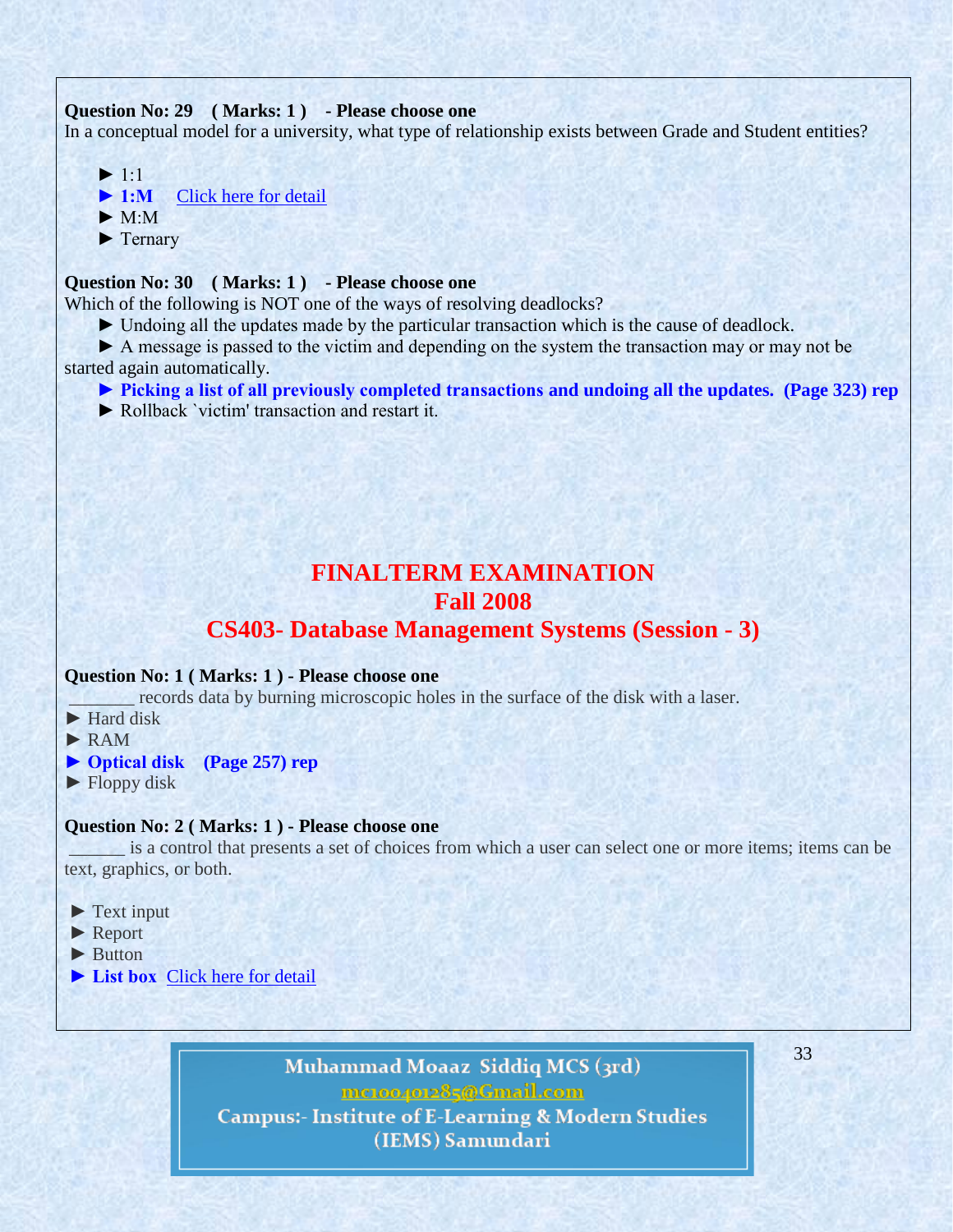### **Question No: 3 ( Marks: 1 ) - Please choose one**

is a control that enables users to select one option from an associated list; users can also type an option.

- **► Combo box** [click here for detail](http://java.sun.com/products/jlf/ed2/book/HIG.Controls.html) **rep**
- ► Button
- $\blacktriangleright$  Text box
- ► Static area

### **Question No: 4 ( Marks: 1 ) - Please choose one**

is a control that users click to perform an action, set or toggle a state, or set an option.

- **► Button** [click here for detail](http://java.sun.com/products/jlf/ed2/book/HIG.Controls.html) **rep**
- $\blacktriangleright$  Text box
- ► Input form
- ► Report

#### **Question No: 5 ( Marks: 1 ) - Please choose one**

Which of the following is not true about input forms?

- ► Provide an easy, effective, efficient way to enter data into a table
- $\triangleright$  Especially useful when the person entering the data is not familiar with the inner workings
- ► Provide different controls to add data into the tables
- **► One input forms can populate one table at a time (Page 246) rep**

#### **Question No: 6 ( Marks: 1 ) - Please choose one**

Which of the following are the general activities, which are performed during the development of application programs?

- ► Data input programs
- $\blacktriangleright$  Editing
- ► Display
- **► All of given (Page 238) rep**

#### **Question No: 7 ( Marks: 1 ) - Please choose one**

Which of the following should not be a property of a database transaction?

- ▶ Atomicity
- ► Isolation
- ► Durability
- **► Divergence ( page 291)**

Muhammad Moaaz Siddiq MCS (3rd) mc.compress@Gmail.com **Campus:- Institute of E-Learning & Modern Studies** (IEMS) Samundari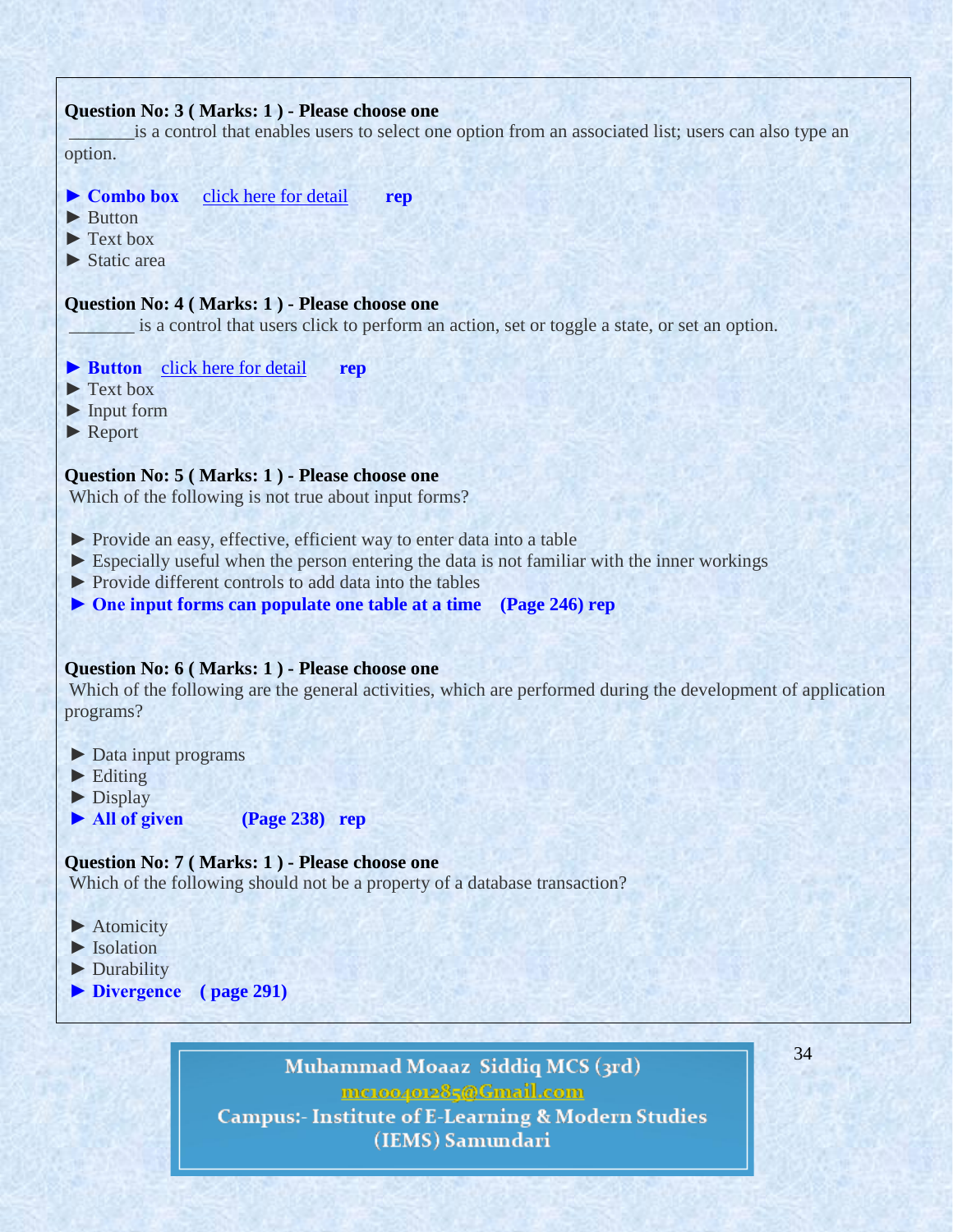# **Question No: 8 ( Marks: 1 ) - Please choose one**

The main memory of a computer system is also known as

**► ROM (Page 256)**

- ► PROM
- ► Hard disk

# **Question No: 9 ( Marks: 1 ) - Please choose one**

While recovering data, which of the following files does a recovery manager examines at first?

 $\blacktriangleright$  A system file

# **►Log file (Page 303) rep**

- ► Data dictionary
- ► Metadata

### **Question No: 10 ( Marks: 1 ) - Please choose one**

Which of the following is the correct way of removing the Index called branchNoIndex?

### ▶ **DROP INDEX** branchNoIndex;

- ► APPEND INDEX branchNoIndex;
- ► REMOVE INDEX branchNoIndex;
- ► DEL INDEX branchNoIndex;

#### **Question No: 11 ( Marks: 1 ) - Please choose one**

What is the alternate name of Data Dictionary?

- $\blacktriangleright$  Index
- ► Metadata
- ► Data
- ► System Catalog [Click here for detail](http://www.blurtit.com/q6281869.html) rep

#### **Question No: 12 ( Marks: 1 ) - Please choose one**

The information regarding 'views' and 'Integrity constraints' are found in

- ► System Catalog
- ► Data Dictionary
- $\blacktriangleright$  Indexes
- ► Both Data Dictionary and System Catalog

#### **Question No: 13 ( Marks: 1 ) - Please choose one**

Identify the correct statement.

- ► Referential integrity constraints check whether the primary key values are unique.
- ► Referential integrity constraints check whether an attribute value lies in the given range.
- ► Referential integrity constraints are specified between entities having recursive relationships.

**► When Referential integrity rules are enforced, a tuple in one relation that refers to another relation must refer to an existing tuple. (Page 134)**

> Muhammad Moaaz Siddiq MCS (3rd) mctoo4ot285@Gmail.com **Campus:- Institute of E-Learning & Modern Studies** (IEMS) Samundari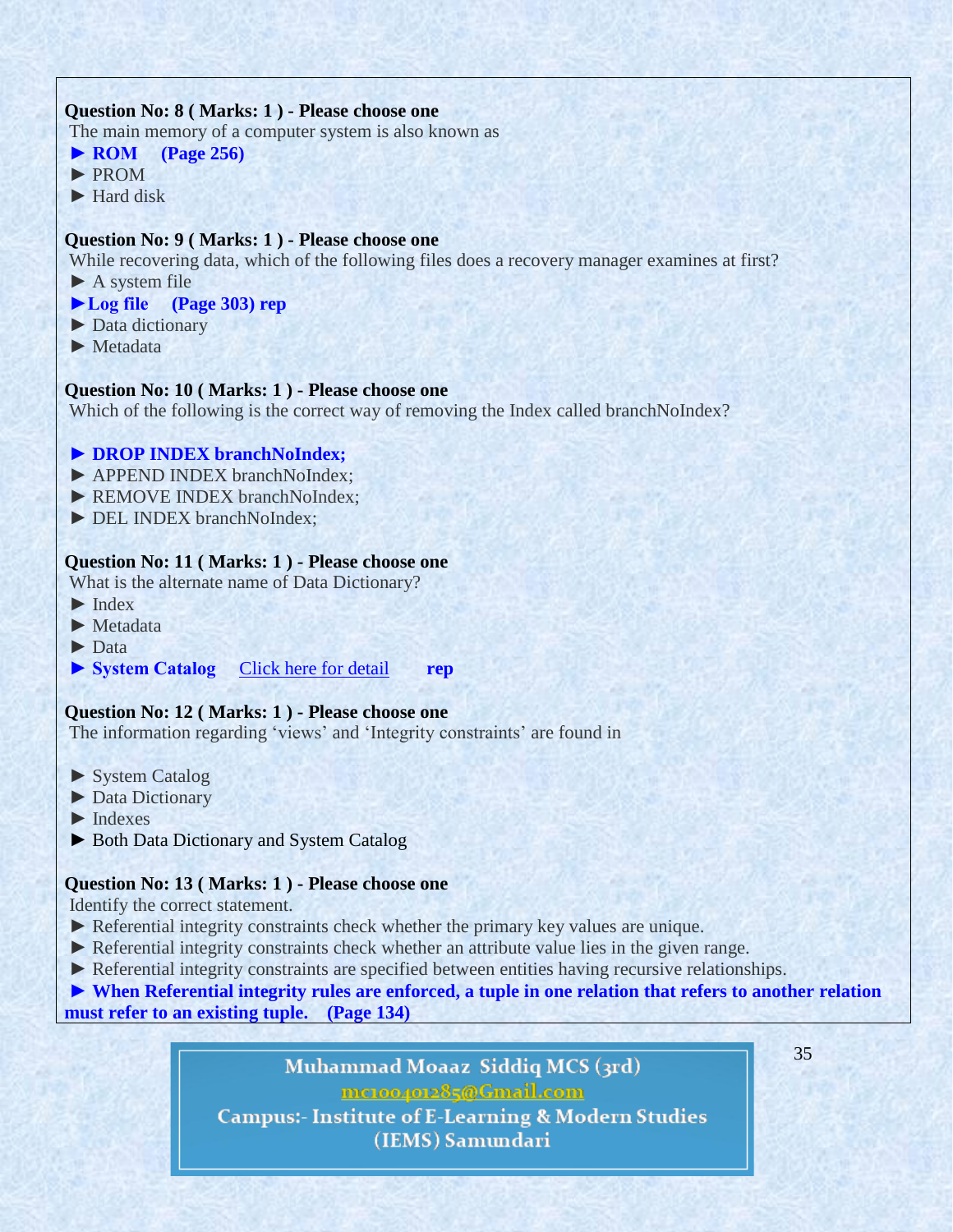# **Question No: 14 ( Marks: 1 ) - Please choose one**

Select the correct statement among the following on proper naming of schema constructs:

► Entity type name applies to all the entities belonging to that entity type and therefore a plural name is selected for entity type.

**► In the narrative description of the database requirements, verbs tend to indicate the names of relationship types.** [Click here for detail](http://www.docstoc.com/docs/79498818/rd-unit-2-_-3_doc-1_-%5b90%5d) **rep**

**► The nouns arising from a database requirement description can be considered as names of attributes.**

► Additional nouns which are appearing in the narrative description of the database requirements represent the weak entity type names.

#### **Question No: 15 ( Marks: 1 ) - Please choose one**

Consider the following diagram depicting a kind of a relationship type where X and Z are entities and Y is a relationship type:



Select the correct statement among the following on the above diagram.

### **► The relationship type Y is of cardinality ratio 1 : N** Click here for [detail](http://www.docstoc.com/docs/79498833/rd-unit-4-%5b318%5d)

- $\blacktriangleright$  The diagram depicts existence dependencies.
- $\blacktriangleright$  The participation of X in the Y relationship type is total.
- $\triangleright$  The participation of Z in the Y relationship type is partial.

#### **Question No: 16 ( Marks: 1 ) - Please choose one**

Identify the correct statement about ANSI/SPARC architecture.

- ► The external level is not concerned with individual user perceptions
- ► The internal level, in a database system, will always be relational

► Any given database has exactly one conceptual schema and one physical schema, but it may have several external schemas.

**► A data definition language is used to define the internal schema.** [Click here for detail](http://ironbark.bendigo.latrobe.edu.au/subjects/DB/2011s2/lectures/lecture02.html)

Muhammad Moaaz Siddiq MCS (3rd) mcroopor25@Gmail.com **Campus:- Institute of E-Learning & Modern Studies** (IEMS) Samundari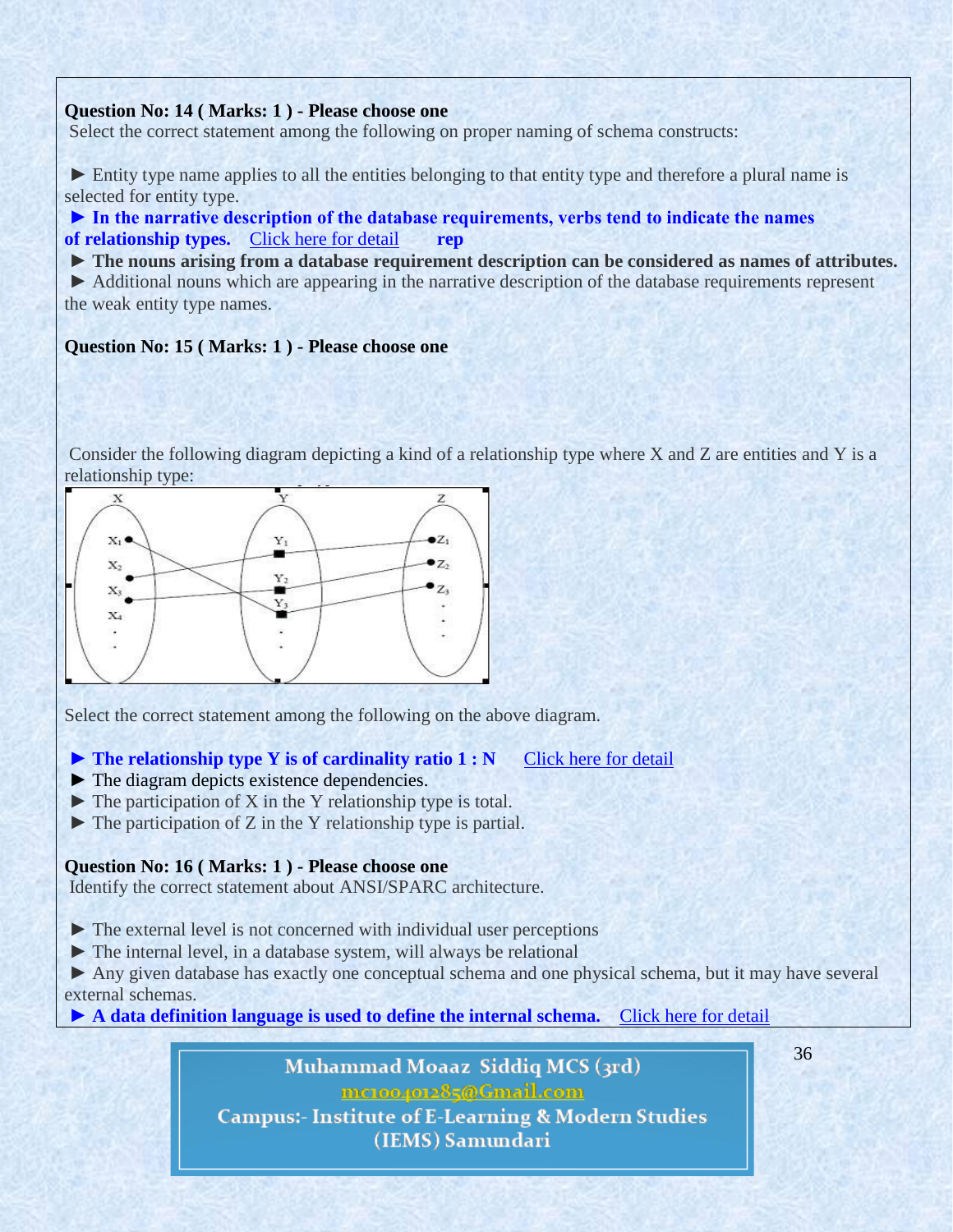# **Question No: 17 ( Marks: 1 ) - Please choose one**

Which of the following SQL commands deletes a record of an employee with the employee id 12345, from a table named PERSON.

- ► DELETE FROM person WHERE employee id = '2345'
- $\triangleright$  DELETE WHERE person FROM employee\_id = 12345
- $\triangleright$  DROP FROM person WHERE employee id = 12345
- $\triangleright$  DELETE WHERE person WHERE employee\_id = 12345

# **Question No: 18 ( Marks: 1 ) - Please choose one**

Which of the following is NOT a feature of a good interface?

- $\blacktriangleright$  consistency
- ► process based
- **► data structure based (Page 243) rep**
- $\blacktriangleright$  user friendly

# **Question No: 19 ( Marks: 1 ) - Please choose one**

Identify the correct statement with respect to normalization.

- ► Normalization is a formal technique that can be used only at the starting phase of the database design.
- ► Normalization can be used as a top-down standalone database design technique.
- ► The process of normalization through decomposition must achieve the lossless join property at any cost whereas the dependency reservation property is sometimes sacrificed.

**► The process of normalization through decomposition must achieve the dependency reservation property at any cost whereas the lossless join property is sometimes sacrificed.**

# **Question No: 20 ( Marks: 1 ) - Please choose one**

Which of the following concept is applicable with respect to 2NF?

- ► Non-transitive dependency
- **► Full functional dependency (Page 167)**
- ► Partial dependency
- ► Transitive dependency

# **Question No: 21 ( Marks: 1 ) - Please choose one**

Suppose there are 4 fields in a table named CUST (customer\_id, first\_name, last\_name, phone). Which of the following gives all the information of the customers in the table whose last name is ALI?

# ► SELECT \* FROM CUST WHERE last\_name='ALI'; (Page 216) rep

- ▶ SELECT \* FROM CUST WHERE last\_name=ALI;
- ► SELECT \* FROM CUSTOMER WHERE name=ALI;
- ▶ SELECT \* FROM CUSTOMER WHERE last\_name=ALI;

# Muhammad Moaaz Siddiq MCS (3rd) mc.compress@Gmail.com **Campus:- Institute of E-Learning & Modern Studies** (IEMS) Samundari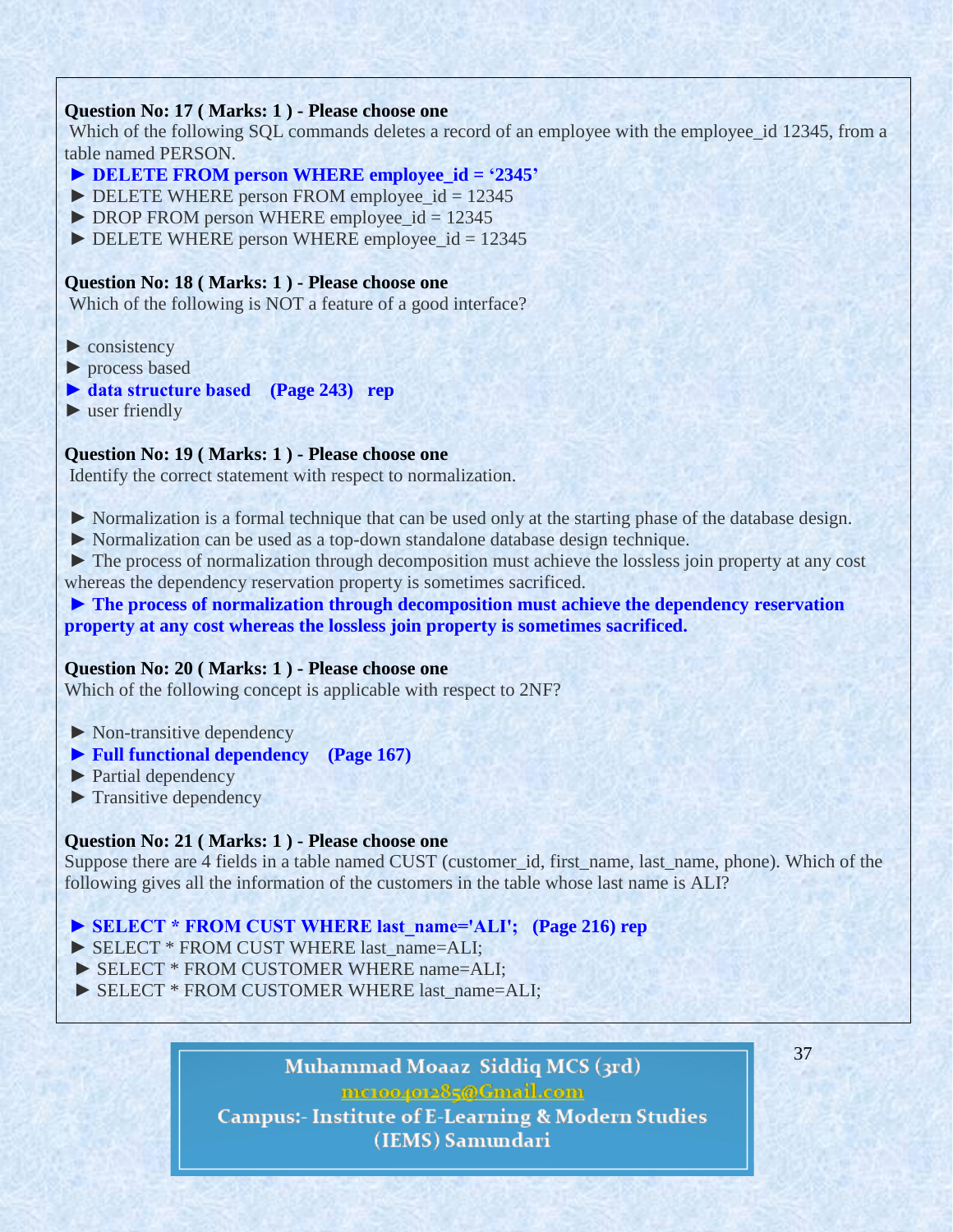#### **Question No: 22 ( Marks: 1 ) - Please choose one**

Which of the following is INCORRECT about VIEWS?

- **► It is not possible to left out the data which is not required for a specific view. (Page 280) rep**
- ► A database view displays one or more database records on the same page.
- ► Views can be used as security mechanisms
- ► Views are generally used to focus the perception each user.

#### **Question No: 23 ( Marks: 1 ) - Please choose one**

Identify the advantage of DELETE command over TRUNCATE.

### **► Can be Rolled back.** [Click here for detail](http://www.orafaq.com/faq/difference_between_truncate_delete_and_drop_commands)

- ► is DDL Command.
- ► cannot activate a trigger.
- ► faster and uses fewer system

### **Question No: 24 ( Marks: 1 ) - Please choose one**

Which of the following is true about TRUNCATE?

- ► Can be Rolled back.
- ► Activates Triggers.
- $\triangleright$  is DML Command.
- ▶ **Resets identity of the table.** [Click here for detail](http://blog.sqlauthority.com/2007/04/17/sql-server-interview-questions-part-3/) rep

# **Question No: 25 ( Marks: 1 ) - Please choose one**

Which of the following statements is true about the views?

- ► view is always a complete set of all the tables in a database
- ► View can not be used for retrieving data
- **► The results of using a view are not permanently stored in the database.** [Click here for detail](http://code4asp.net/main/?p=9) **rep**
- ► Rows can not be updated or deleted in the view

#### **Question No: 26 ( Marks: 1 ) - Please choose one**

Which of the following statements are Data Definition Language command?

- ► INSERT
- ► UPDATE
- $\blacktriangleright$  GRANT
- ▶ **TRUNCATE [click here for detail](http://w3.miraclesoft.com/msws/msoft/faqs/pdfs/PL_SQL.pdf) rep**

Muhammad Moaaz Siddiq MCS (3rd) mc.compress@Gmail.com **Campus:- Institute of E-Learning & Modern Studies** (IEMS) Samundari